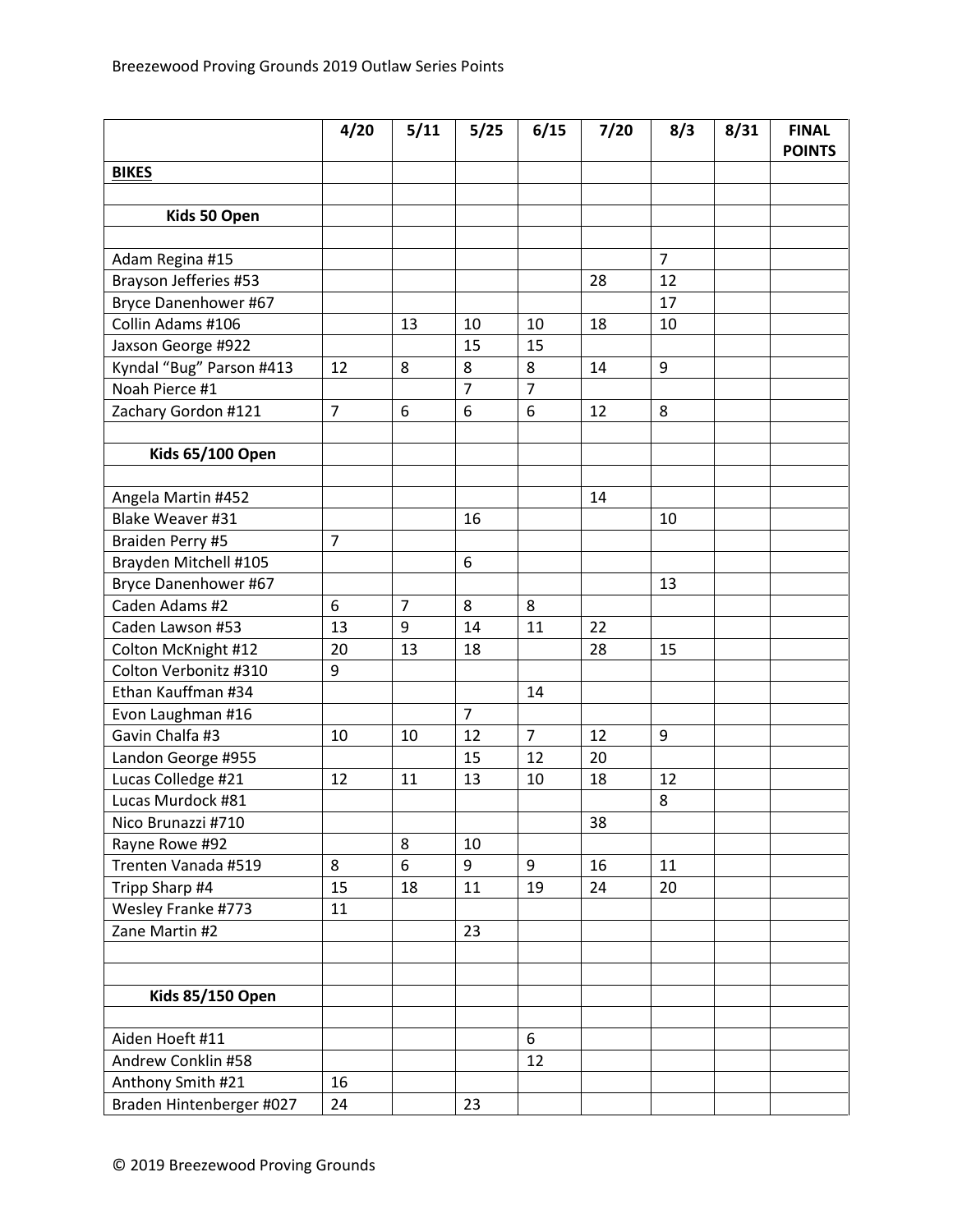| Brenden Vansant #190    | 17             | 17             | 16             | 23               | 36 | 19             |  |
|-------------------------|----------------|----------------|----------------|------------------|----|----------------|--|
| Caleb Allebaugh #113    | 19             |                | 18             | 18               | 28 | 17             |  |
| Carson Cahill #567      |                |                |                | 13               |    |                |  |
| Clay Mercer #11         |                |                |                |                  |    | 24             |  |
| Cody McCraw             | 15             |                | 10             |                  |    |                |  |
| Cole Kranson #x         |                |                |                | 10               |    |                |  |
| Colton McKnight #12     | 14             | 8              | 15             |                  | 20 | 16             |  |
| Colton Verbonitz #310   |                |                |                |                  |    | 8              |  |
| Dakota Yeakle #24       |                |                |                | 15               | 22 | 15             |  |
| David Swinger #773      | 10             |                | 13             |                  |    | 9              |  |
| Drayce King #833        |                |                |                |                  | 30 |                |  |
| Ezra Fresques #328      | 8              |                |                |                  |    |                |  |
| Jordan Tayman#22        |                |                |                |                  |    | 11             |  |
| Justin Fandl #26        | 6              | 12             |                |                  |    |                |  |
| Kyle Cunningham #219    | 12             |                |                |                  |    |                |  |
| Landon George #955      |                |                | 8              | 8                |    |                |  |
| Nico Brunazzi #712      |                |                |                |                  | 32 |                |  |
| Odin Cretin #108        | 9              | 9              | 9              |                  | 18 | 10             |  |
| Parker Nowell #12       |                |                |                | 9                |    | $\overline{7}$ |  |
| R Jay Dobson #65        | 13             | 10             | 11             | 14               | 14 | 14             |  |
| TJ Delawder #407        | $\overline{7}$ | 6              | $\overline{7}$ | $\overline{7}$   |    | 6              |  |
| Trent Hazelton #723     |                |                |                | 11               | 16 | 13             |  |
| Trenton Martin #245     |                |                |                |                  | 26 |                |  |
| Tripp Sharp #4          | 11             | $\overline{7}$ | 12             | 16               | 24 | 12             |  |
| Wyatt Rotz #166         |                |                |                |                  | 46 |                |  |
| Zane Martin #28         |                |                | 14             |                  |    |                |  |
|                         |                |                |                |                  |    |                |  |
| <b>Kool Boy</b>         |                |                |                |                  |    |                |  |
|                         |                |                |                |                  |    |                |  |
| Anthony Smith #21       | 10             |                |                |                  | 26 |                |  |
| Austin Dotson #69       |                | $\overline{7}$ |                | $\boldsymbol{9}$ |    |                |  |
| Brady Lanzendorfer #754 |                |                |                |                  |    | 15             |  |
| Broc Bonamo #221        | 9              | 11             |                |                  |    |                |  |
| Chase Bonamo #211       |                | 15             | 14             |                  |    |                |  |
| Clay Mercer#11          |                |                |                |                  |    | 25             |  |
| Cody McCraw #77         | 8              |                |                |                  |    |                |  |
| Cooper Gordan #16       |                |                |                | 25               |    |                |  |
| Dakota Yeakle #24       |                |                |                |                  |    | 9              |  |
| Dane Shaw #916          | 16             | 16             | 13             |                  | 24 | 16             |  |
| Dayne Miller #28        | 25             | 17             | 16             | 18               | 30 | 18             |  |
| Devin Halaburda #120    | 13             | 10             |                |                  | 28 | 12             |  |
| Drayce King #833        |                |                |                |                  | 22 |                |  |
| Ethan Schwartz #826     | 18             | 19             |                | 16               | 32 | 14             |  |
| Ezra Fresques #328      | 14             | 18             |                |                  | 14 | 17             |  |
| Gauge Keith #22         |                |                |                | 10               |    |                |  |
| Isaac Ivosevich #23     |                |                | 10             |                  |    |                |  |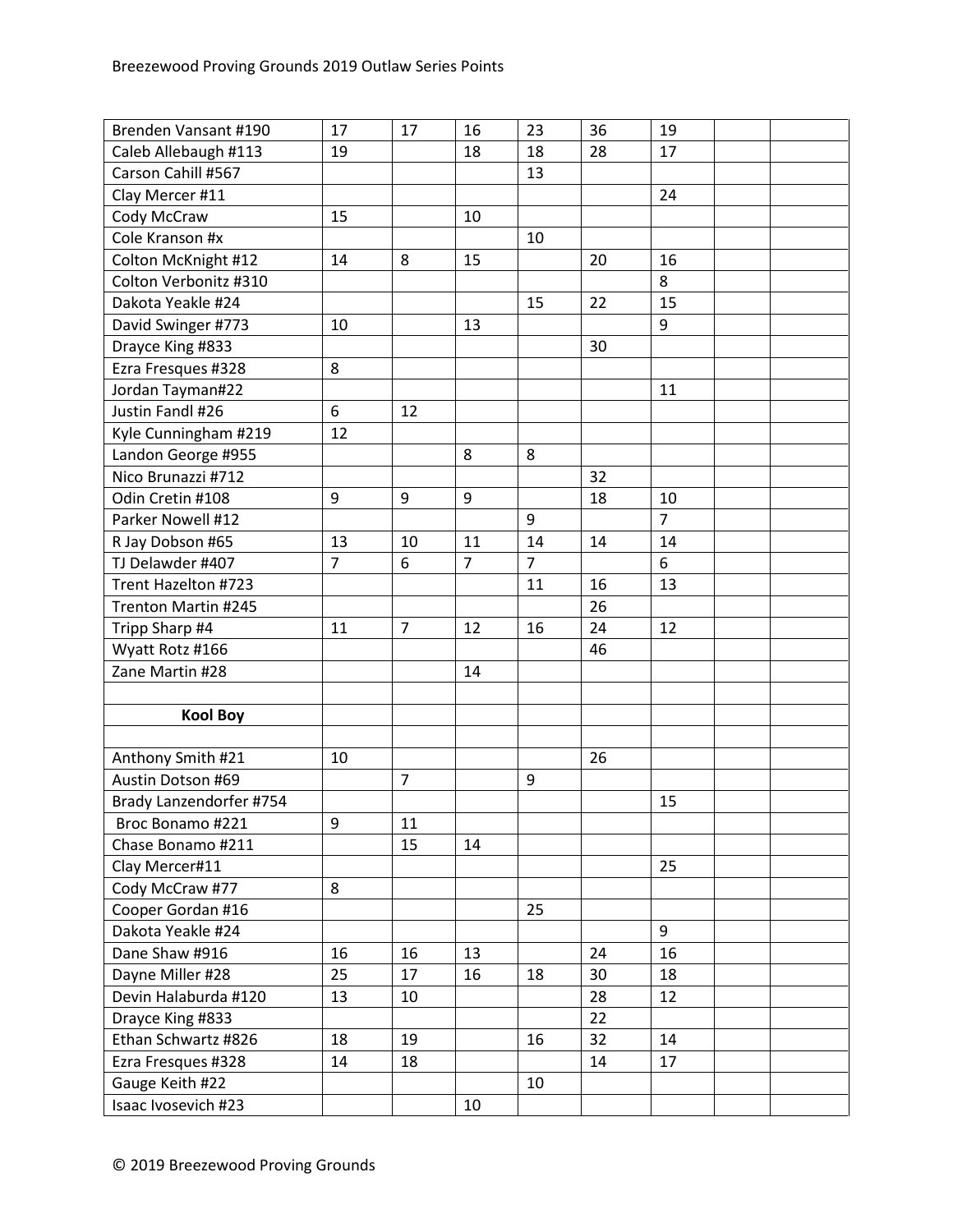| Jared Scott #42             | 17             | 14             |                |                |    |                |  |
|-----------------------------|----------------|----------------|----------------|----------------|----|----------------|--|
| Jason Glaze #26             |                | 9              | 8              |                |    |                |  |
| Joshua Moore #247           |                | 26             |                |                |    |                |  |
| Kaige Norris #22            | 12             |                |                | 13             |    |                |  |
| Kyle Cunningham #219        |                |                | 12             | 15             | 20 | 11             |  |
| Leigha Rotz #91             |                |                |                | 17             |    |                |  |
| Logan Beachley #804         |                |                | $\overline{7}$ | 8              |    | $\overline{7}$ |  |
| Matthew Vansant #189        | 20             | 21             | 21             | 20             | 38 | 20             |  |
| R Jay Dobson #65            | 11             | 8              |                | 11             |    | 8              |  |
| Scott Gray #12              | 15             | 12             | 11             | 14             | 16 | 10             |  |
| TJ Notarianni #4            |                | 13             | 9              | 12             |    | 13             |  |
| Travis Martin #245          |                |                |                |                | 18 |                |  |
| Trent Martin #45            |                |                |                |                | 34 |                |  |
| Wyatt Rotz #x               |                |                |                |                | 48 |                |  |
|                             |                |                |                |                |    |                |  |
| <b>Two Stroke Only Open</b> |                |                |                |                |    |                |  |
|                             |                |                |                |                |    |                |  |
| Braden Hintenberger #027    |                |                | 9              |                |    |                |  |
| Broc Bonamo #221            | $\overline{7}$ | $\overline{7}$ |                |                |    |                |  |
| Carson Cahill #567          |                |                |                | 6              |    |                |  |
| Chase Linaweaver #727       |                |                |                |                | 14 |                |  |
| Clay Haulman #631           |                |                | 18             | 12             |    |                |  |
| Dale Lewis #11              | 14             |                |                | 14             |    |                |  |
| Dayne Miller #28            | 11             |                | 11             | 10             | 18 | 11             |  |
| Devin Halaburda #120        |                | 8              |                |                |    |                |  |
| Dustin Mallow #58           |                | 21             |                |                | 42 | 20             |  |
| Erik Trostle #1             |                |                |                | $\overline{7}$ |    |                |  |
| Evan Griffith #720          |                | 9              |                |                |    |                |  |
| Ezra Fresquez #328          |                | 12             |                |                | 22 | 9              |  |
| Grace Payne #12             | 10             |                | $\overline{7}$ |                | 12 |                |  |
| Henry Moore #262            | 12             |                |                |                |    |                |  |
| Jason Hawkins #523          |                |                |                | 9              |    |                |  |
| Jason Trevenen #74          | 9              |                |                |                |    |                |  |
| Jeffrey Bennett #17         |                | 13             |                |                |    |                |  |
| Justin Strubel #775         |                |                |                | 21             |    |                |  |
| Kaleb Rudy #121             |                | 10             |                |                |    |                |  |
| Kyle Weir #1999             |                |                |                |                |    | 8              |  |
| Leigha Rotz #91             |                |                |                |                | 20 |                |  |
| Mason Guelich #691          | 8              | 11             | 10             | 11             | 24 | 10             |  |
| Nicholas Luedtke #7         |                |                | 8              |                |    |                |  |
| Randy Lawson #209           | 16             | 14             | 13             | 16             | 28 | 13             |  |
| Scott Martin #45            |                |                |                |                | 16 |                |  |
| Skylar Whittington #259     | 21             |                |                |                | 32 |                |  |
| Steven Frye #49             |                |                |                |                |    | 6              |  |
| Steven Sheletz#799          |                |                |                |                |    | $\overline{7}$ |  |
| Steven Streletz #799        |                |                |                | 8              |    |                |  |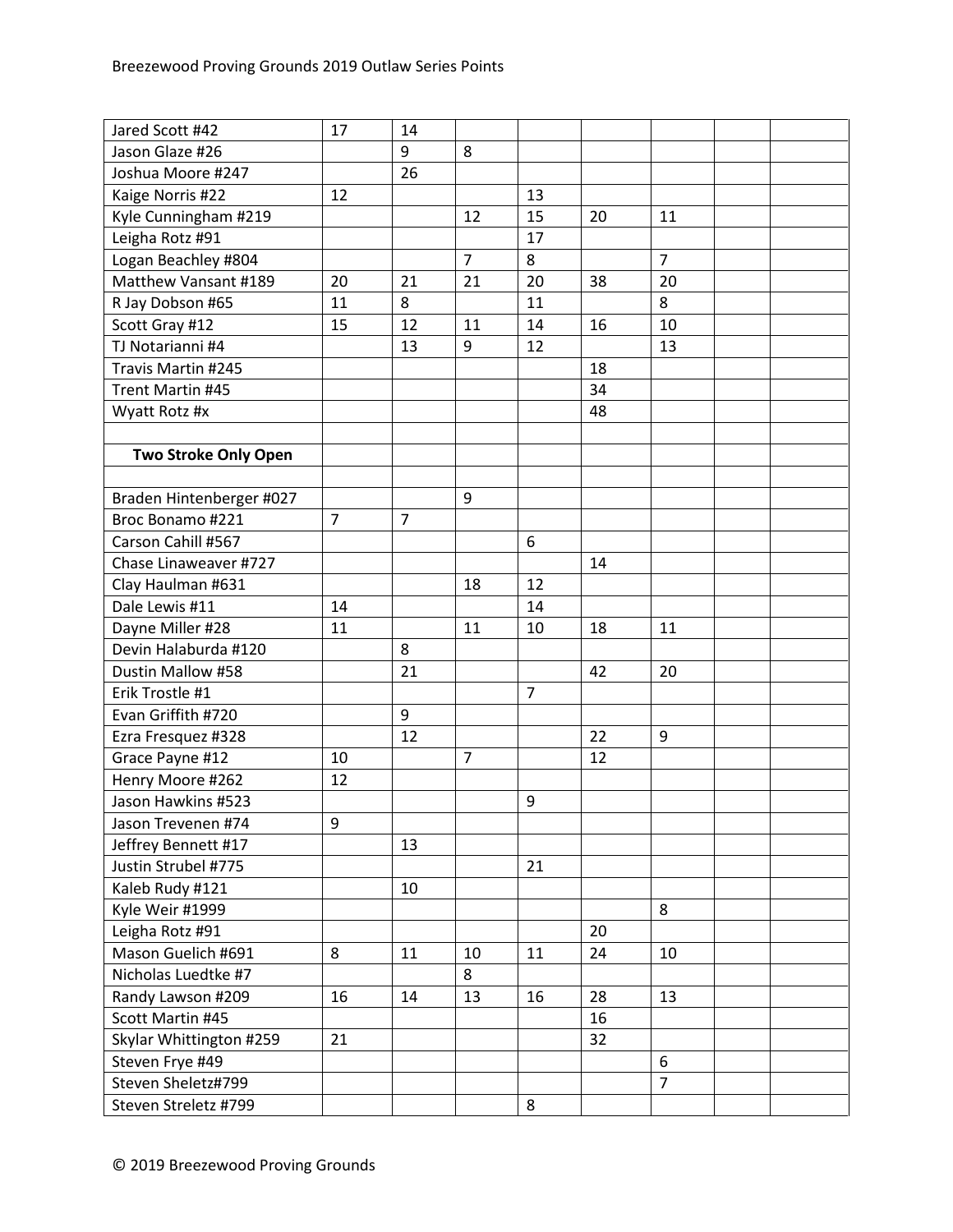| Trent Yoder #428                           |                 |                 |                  |                            |                 | 15              |  |
|--------------------------------------------|-----------------|-----------------|------------------|----------------------------|-----------------|-----------------|--|
| Wyatt Johnson #124                         | 13              | 16              |                  | 13                         | 26              | 12              |  |
|                                            |                 |                 |                  |                            |                 |                 |  |
| <b>Women Open</b>                          |                 |                 |                  |                            |                 |                 |  |
|                                            |                 |                 |                  |                            |                 |                 |  |
| Cassie Rupp #09                            | 13              | 13              | 12               | 8                          | 14              | 11              |  |
| Debra Meszaros #59                         | 8               | 6               | $\overline{7}$   |                            |                 |                 |  |
| Julie Strubel #335                         | 6               |                 |                  |                            |                 |                 |  |
| Julie Strubel #335                         |                 |                 |                  | 6                          |                 |                 |  |
| Leigha Rotz #91                            |                 |                 |                  | 13                         | 24              |                 |  |
| Robyn Greer #919                           |                 | 8               |                  |                            |                 |                 |  |
|                                            |                 |                 |                  |                            |                 |                 |  |
|                                            |                 |                 |                  |                            |                 |                 |  |
| <b>Trophy Open</b>                         |                 |                 |                  |                            |                 |                 |  |
|                                            |                 |                 |                  |                            |                 |                 |  |
| Adam Miller #57                            |                 | 3 <sup>rd</sup> | 7 <sup>th</sup>  |                            |                 |                 |  |
| Austin Hollen #224                         |                 | 7 <sup>th</sup> |                  |                            |                 |                 |  |
| Brandon Slebodnick #4                      |                 |                 |                  | 9 <sup>th</sup>            |                 | 6 <sup>th</sup> |  |
| Brody Shields #29                          |                 |                 |                  | $5^{\text{th}}$            |                 |                 |  |
| Chase Linaweaver#727                       |                 |                 |                  |                            |                 | 4 <sup>th</sup> |  |
| Chuck Hropovich #09                        |                 | 8 <sup>th</sup> | $q^{th}$         | 8 <sup>th</sup>            | 3 <sup>rd</sup> |                 |  |
| Colt Shannon #220                          |                 |                 | 3 <sup>rd</sup>  |                            |                 |                 |  |
| Cristofer Duran #96                        |                 |                 |                  | 7 <sup>th</sup>            |                 |                 |  |
| Damon McCoy #x                             |                 |                 |                  | 1 <sup>st</sup>            |                 |                 |  |
| Derrick Hobbs #827                         |                 | $10^{th}$       |                  |                            |                 |                 |  |
|                                            |                 |                 |                  | 2 <sup>nd</sup>            |                 |                 |  |
| Devin Lykens #04<br>Donovan Pierce #30     |                 | 6 <sup>th</sup> |                  |                            | 4 <sup>th</sup> | 5 <sup>th</sup> |  |
| Dustin Mallow #58                          | 2 <sup>nd</sup> |                 | 4 <sup>th</sup>  |                            |                 | 3 <sup>rd</sup> |  |
|                                            |                 |                 | 1 <sup>st</sup>  |                            |                 |                 |  |
| Greg Asher #413                            | $3^{\text{rd}}$ | 2 <sup>nd</sup> |                  |                            |                 |                 |  |
| Hunter Hillyard #321                       |                 | $11^{th}$       | $13^{\text{th}}$ |                            |                 |                 |  |
| Jacob Burger #716<br>Jarrett Bellison #613 |                 |                 | $16^{th}$        | $10^{\text{th}}$           |                 |                 |  |
|                                            | $8^{\text{th}}$ |                 |                  |                            |                 |                 |  |
| Jason Hawkins #523                         |                 |                 | $12^{\text{th}}$ |                            |                 | 1 <sup>st</sup> |  |
| Johnathan Wells#481                        | 1 <sup>st</sup> |                 | 6 <sup>th</sup>  |                            | 1 <sup>st</sup> | 2 <sup>nd</sup> |  |
| Josh Howser #718                           |                 |                 |                  | 6 <sup>th</sup>            |                 | 8 <sup>th</sup> |  |
| Joshua Hurst #41                           |                 | $q^{th}$        |                  |                            |                 |                 |  |
| Layne Pitta #124                           |                 |                 |                  |                            |                 |                 |  |
| Michael Stewart #134                       |                 | 4 <sup>th</sup> |                  |                            |                 |                 |  |
| Nathan Whittington #151                    | 5 <sup>th</sup> |                 |                  |                            |                 |                 |  |
| Paul Hrubochak #735                        |                 |                 | $8^{\text{th}}$  |                            |                 |                 |  |
| Richard Amari #7                           | $6^{\text{th}}$ | 5 <sup>th</sup> | $11^{th}$        | 4 <sup>th</sup>            | $2^{nd}$        |                 |  |
| Seth Jarvie #x                             |                 |                 | 2 <sup>nd</sup>  |                            |                 |                 |  |
| Stash Breinich #158                        | 7 <sup>th</sup> |                 | 14 <sup>th</sup> |                            |                 | 7 <sup>th</sup> |  |
| Tim Notarianni #32                         |                 |                 | 16 <sup>th</sup> |                            |                 |                 |  |
| TJ Notarianni #4                           |                 |                 | $15^{\text{th}}$ |                            |                 |                 |  |
| Zach Coons #69                             | 4 <sup>th</sup> | 1 <sup>st</sup> | $5^{\text{th}}$  | $3^{\overline{\text{rd}}}$ |                 |                 |  |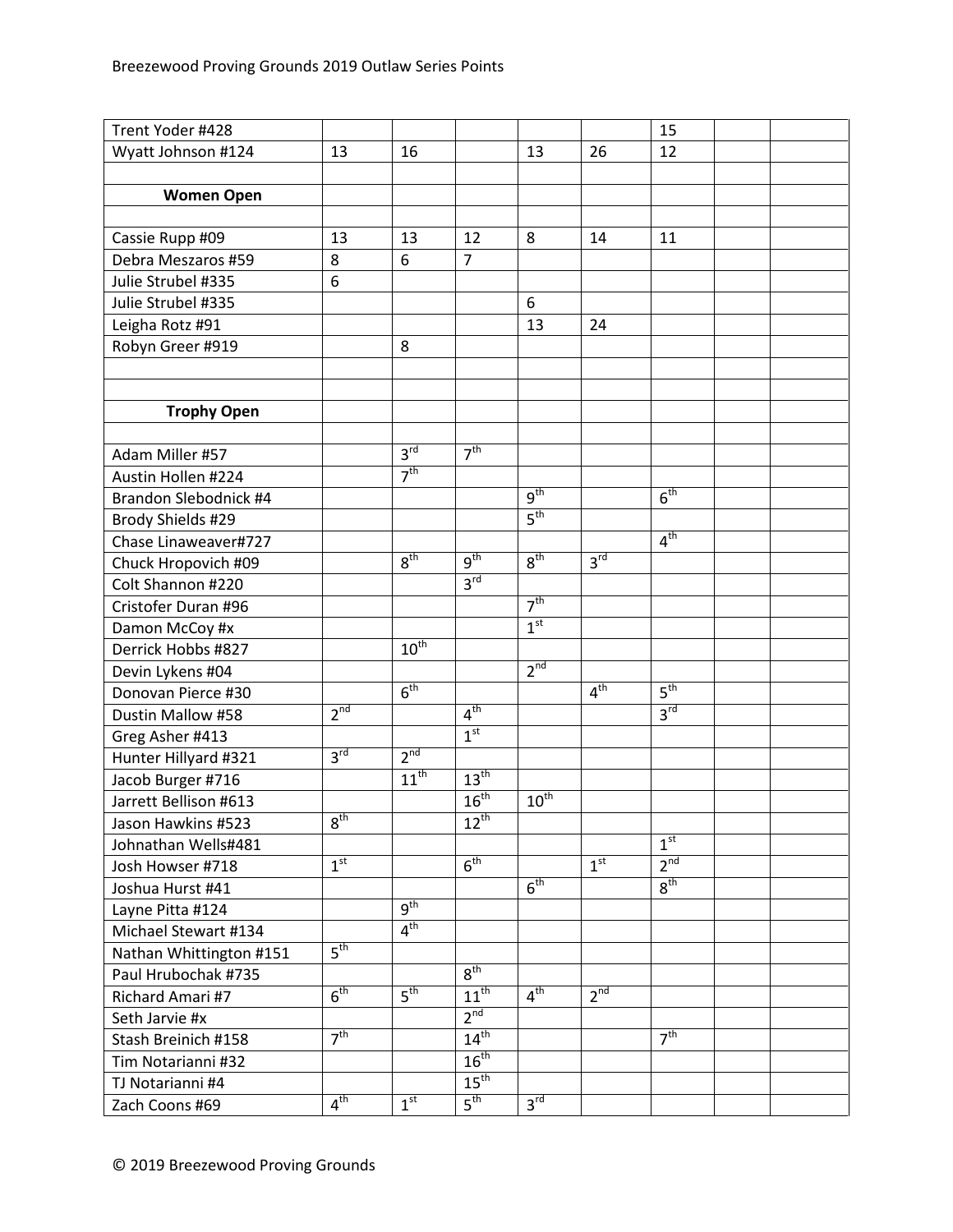| 250 Beginner              |                      |                  |                      |                      |               |                      |             |
|---------------------------|----------------------|------------------|----------------------|----------------------|---------------|----------------------|-------------|
|                           |                      |                  |                      |                      |               |                      |             |
| Andy Claar #247           |                      |                  | $\overline{7}$       | 11                   |               |                      |             |
| Austin Monroe #6          |                      |                  | 10                   | 8                    | 22            |                      |             |
| Austin Straub #49         |                      |                  |                      |                      | 20            |                      |             |
| Bolton Molonos Zomaua #23 | 19                   |                  |                      |                      |               |                      |             |
| <b>Brady Chrisko #538</b> |                      | $31-1^\text{st}$ | $27 - 2^{nd}$        | $27-1$ <sup>st</sup> |               |                      | <b>Bump</b> |
| Brandon Beam #16          |                      | $25 - 3^{rc}$    | $25 - 2^{nd}$        |                      |               |                      |             |
| Brandon Pritchard #71x    | 13                   | 9                |                      |                      |               |                      |             |
| Brandon Slebodnick #40    |                      | 19               |                      | 18                   |               | 31                   |             |
| Bryan Michaels #295       |                      |                  |                      | $\overline{7}$       |               |                      |             |
| Cesar Checha #127         | 10                   |                  |                      |                      |               |                      |             |
| Chase Bonamo #211         |                      |                  | 12                   |                      |               |                      |             |
| Chris Brumbaugh #238      | 18                   |                  |                      |                      | 52            | 30                   |             |
| Chris Hazelton #65        | 27                   | 23               | 22                   | $20-3$ <sup>rd</sup> | 50            | $32-3$ <sup>rd</sup> |             |
| Clay Mercer#11            |                      |                  |                      |                      |               | $34-2$ <sup>nd</sup> |             |
| Colby Troutman #555       | 16                   | 11               | 16                   | 17                   | 36            | 10                   |             |
| Colin Gray #757           |                      |                  |                      |                      | 18            |                      |             |
| Colton Walls #1           |                      |                  | 19                   | 19                   |               |                      |             |
| Dane Shaw #916            | 17                   | 14               | 13                   |                      | 40            | 26                   |             |
| David Pineda #173         |                      | 22               |                      |                      |               |                      |             |
| David Wood #111           |                      |                  |                      |                      |               | $\overline{7}$       |             |
| Dawson Ziegler #38        | $25-3$ <sup>rd</sup> | 22               | 21                   |                      |               | 24                   |             |
| Derek Haller #648         |                      |                  | 13                   |                      |               |                      |             |
| Derek Richards #202       |                      | 10               | 18                   | 13                   | 26            | 15                   |             |
| Deric Clark #84           | 21                   | 18               | 17                   | $20-3$ <sup>rd</sup> |               |                      |             |
| Devin Halaburda#120       |                      |                  |                      |                      |               | 27                   |             |
| Devin Meyer#7             |                      |                  |                      |                      | 48            |                      |             |
| Doug Frable #92x          |                      | $\overline{7}$   | 8                    | 10                   |               |                      |             |
| Drew Emerick #37          | 13                   | 11               |                      |                      |               | 16                   |             |
| Dylan Becker #87          |                      |                  |                      |                      | 24            |                      |             |
| Edin Folgar #22           | 11                   |                  | 9                    |                      |               |                      |             |
| Enrique #10               |                      | 13               |                      | 14                   |               |                      |             |
| Eric Swiger #107          |                      |                  |                      | 10                   |               | 14                   |             |
| Ethan Schwartz#826        |                      |                  |                      |                      |               | 19                   |             |
| Evan Griffith #720        |                      | 15               |                      |                      |               |                      |             |
| Ferdy Medrano #920        |                      | 23               |                      |                      |               |                      |             |
| Gage Allebaugh #118       | 23                   |                  | $30-1$ <sup>st</sup> | $27-1$ <sup>st</sup> | $62 - 2^{nd}$ |                      | <b>Bump</b> |
| Glenn Smith #8            | 16                   |                  |                      |                      |               |                      |             |
| Greg Seltzer #10          |                      | 16               | $25 - 3^{10}$        | $22-2$ <sup>nd</sup> | 30            | 29                   |             |
| Hunter Shannon #5         |                      | 16               | 23                   |                      |               |                      |             |
| Isaac Born #116           | 20                   | 21               |                      |                      |               |                      |             |
| Isaac Ivosevich #23       |                      |                  | 11                   |                      |               |                      |             |
| Jacob Barton #47          |                      | 8                |                      |                      |               |                      |             |
| Jason Glaze #26           |                      |                  | 14                   | 11                   |               | 12                   |             |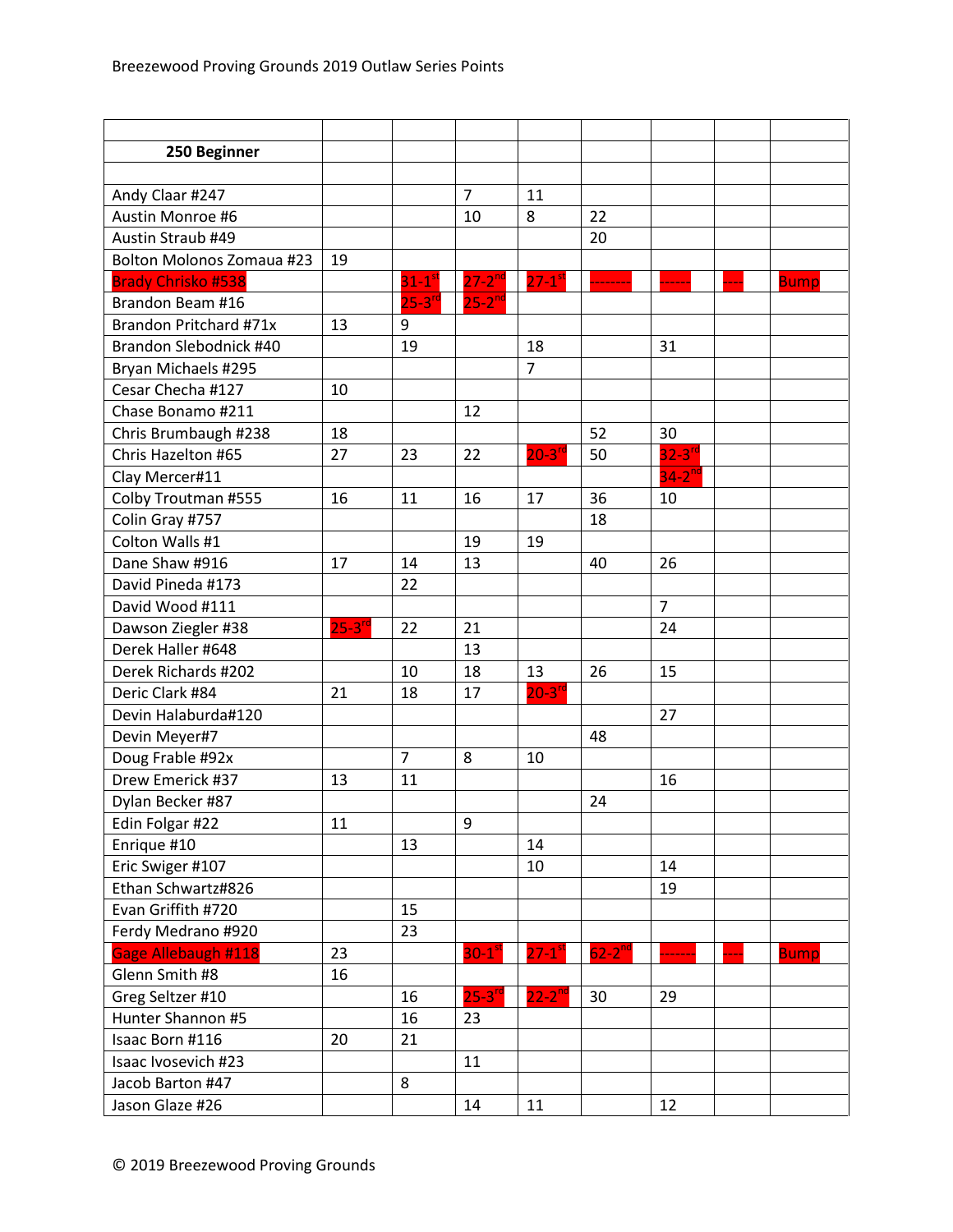| Javier Mejia #84        |                      | 8                      |                        |             |                      |                      |             |
|-------------------------|----------------------|------------------------|------------------------|-------------|----------------------|----------------------|-------------|
| Jeffrey Bennett #17     | $31-1$ <sup>st</sup> | 18                     |                        |             | $72-1$ <sup>st</sup> |                      |             |
| Jeremy McCauley #103    | 15                   | 10                     | 18                     | 16          |                      |                      |             |
| Josh Stringfellow #61   |                      |                        |                        | 8           |                      |                      |             |
| Joshua Moore #247       |                      | $27 - 2^{nd}$          |                        |             |                      |                      |             |
| <b>Kike #10</b>         |                      |                        | 14                     |             |                      |                      |             |
| Kyle Cunningham #219    |                      |                        |                        | 16          | 44                   | 20                   |             |
| Lance Hughes #48        |                      | 9                      | 20                     |             |                      |                      |             |
| Levi Bisel #39          | 23                   | 20                     |                        |             |                      | 11                   |             |
| Logan Beachley #804     | 10                   | 6                      |                        |             |                      |                      |             |
| Logan Rummel#133        |                      |                        |                        |             |                      | $39-1$ <sup>st</sup> |             |
| Matt Adams #9x          |                      | 17                     | 22                     | 19          |                      | 6                    |             |
| Matt Gilbert #393       |                      |                        | 17                     |             |                      |                      |             |
| Matthew Phillips #41    | 14                   |                        |                        | 15          | 46                   | 28                   |             |
| Michael Scott #223      |                      | 24                     |                        |             |                      |                      |             |
| Noah Giles #115         | 20                   | 14                     | 21                     | 17          | 56                   | 17                   |             |
| Paul Mosko #153         |                      |                        | 9                      |             |                      |                      |             |
| Peter McDougall #391    |                      |                        | 11                     |             |                      |                      |             |
| Rayner Guzman #484      | 15                   | 12                     | 12                     |             |                      |                      |             |
| Richard Smith #117      |                      | 19                     |                        | 18          |                      |                      |             |
| RJ Wilson #114          |                      |                        |                        |             |                      | 8                    |             |
| Robert Schiller #3      | 12                   | 6                      | 10                     |             |                      |                      |             |
| Ronnie Beltowski #52    | 12                   |                        |                        |             |                      |                      |             |
| Ryan Gerczak #6         |                      |                        |                        | 9           |                      |                      |             |
| Sam Wilson #131         | 21                   |                        |                        |             | 54                   |                      |             |
| Scott Gray #12          | 14                   | 12                     | 15                     | 13          | 38                   | 9                    |             |
| Scott Walter #714       | 11                   | $\overline{7}$         |                        |             | 16                   |                      |             |
| Tanner Adams #72        | $32-1$ <sup>st</sup> | $26 - 2^{nd}$          |                        |             |                      |                      |             |
| Thorn Brothers#257      |                      |                        |                        |             |                      | 23                   |             |
| Tim Double#98           |                      |                        |                        |             |                      | 22                   |             |
| TJ Martin #386          | 18                   | $24 - 3^{r}$           | 16                     |             |                      |                      |             |
| TJ Notarianni #4        |                      |                        |                        | 14          |                      |                      |             |
| Tom Terrill #360        |                      |                        |                        | 12          |                      |                      |             |
| Travis Mclaughlin #71   | 19                   | 13                     | 24                     | 15          | 34                   | 18                   |             |
| Travis Ritter #420      | 22                   | 17                     | 19                     | 12          | 32                   | 13                   |             |
| Travis Weisner #799     | 22                   |                        | $23 - 3^{10}$          |             |                      |                      |             |
| Trevor Cramer #8        |                      |                        |                        | 9           |                      | 21                   |             |
| <b>Tyler Adams #710</b> | $24 - 3^{rd}$        |                        |                        | $22-2^{nd}$ | $58-3$ <sup>rd</sup> |                      | <b>Bump</b> |
| Tyler Asher #613        |                      |                        | 8                      |             |                      |                      |             |
| Tyler Bobik #122        | $24-2$ <sup>nd</sup> | 15                     |                        |             |                      |                      |             |
| Tyler Hill #512         | 17                   | 21                     | 20                     |             | 42                   | 25                   |             |
| Tyler Lanza #182        |                      | 20                     | 15                     |             |                      |                      |             |
| Wilson Berggren #27     |                      |                        |                        |             | 28                   |                      |             |
| Zach Kendig #149        | $26 - 2^{nd}$        | $32 - 1$ <sup>st</sup> | $32 - 1$ <sup>st</sup> |             |                      | -----                | <b>Bump</b> |
|                         |                      |                        |                        |             |                      |                      |             |
|                         |                      |                        |                        |             |                      |                      |             |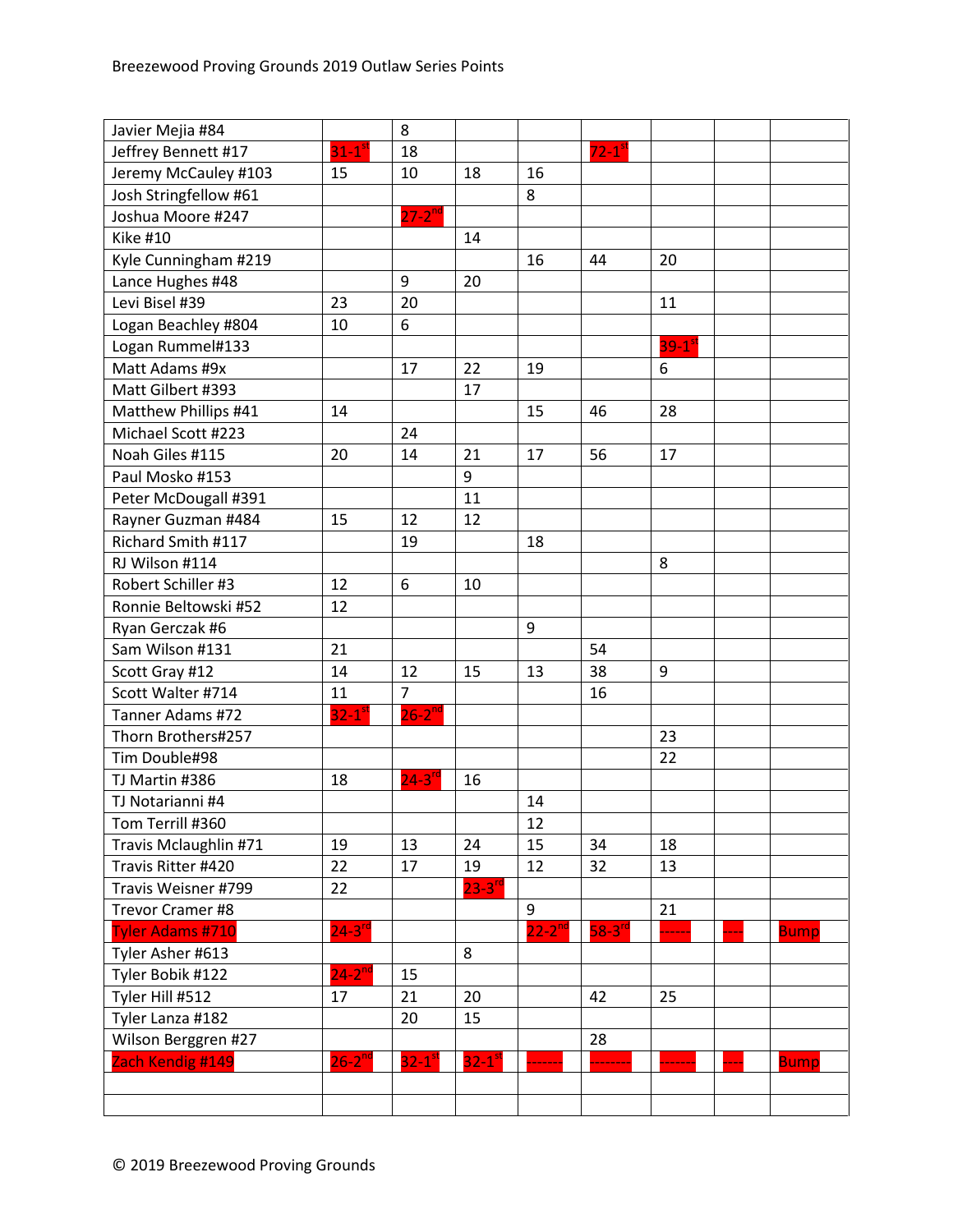| 450 Beginner              |                      |                      |                      |             |                      |                        |             |
|---------------------------|----------------------|----------------------|----------------------|-------------|----------------------|------------------------|-------------|
|                           |                      |                      |                      |             |                      |                        |             |
| Andrew Armstrong #46      | $21-2$ <sup>nd</sup> |                      |                      |             |                      |                        |             |
| Andy Morelli #52          | 17                   | 24                   | 15                   |             |                      |                        |             |
| Austin Brochi #477        |                      |                      |                      | 11          |                      |                        |             |
| Bolton Molonos Zomova #23 | 9                    |                      |                      |             |                      |                        |             |
| Brady Chrisko #538        |                      |                      |                      | 26          |                      |                        |             |
| Brandon Beam #16          |                      |                      | $26-1$ <sup>st</sup> |             |                      |                        |             |
| Bryan Michaels #295       |                      |                      |                      | 13          |                      |                        |             |
| Cesar Chechol #127        | 11                   |                      |                      |             |                      |                        |             |
| Chance Rayhart #110       | $21-2^{nd}$          |                      |                      |             |                      |                        |             |
| Chris Brumbaugh #238      | 16                   |                      |                      |             | 22                   |                        |             |
| Christofer Duran #96      |                      |                      |                      |             | $38-2$ <sup>nd</sup> |                        |             |
| Colton Walls #1           |                      |                      | 10                   | 28          |                      |                        |             |
| Cory Bobolsky #18         |                      |                      | 16                   | 20          |                      |                        |             |
| Cory Rimmey#195           |                      |                      |                      |             |                      | 11                     |             |
| Cristofer Duran #96       |                      |                      |                      | $32-3^{rd}$ |                      |                        |             |
| Daniel Snyder #685        | 10                   |                      |                      |             |                      |                        |             |
| David Pineda #173         |                      | 21                   |                      |             |                      |                        |             |
| Dawson Ziegler #38        | 11                   | 13                   | 12                   |             |                      | $22-3^{rd}$            |             |
| Dennis Billie #20         | 12                   |                      | 12                   | 17          | 16                   |                        |             |
| Derek Richards#202        |                      |                      |                      |             |                      | 17                     |             |
| Edin Folgar #22           | 8                    |                      | 13                   |             |                      |                        |             |
| Enrique #10               | 12                   | 10                   |                      | 27          |                      |                        |             |
| Ferdy Medrano #920        |                      | 23                   |                      |             |                      |                        |             |
| Ferdy Sosa #92            | 16                   |                      |                      |             |                      |                        |             |
| George Billie #35         |                      |                      |                      | 24          | 18                   | 20                     |             |
| Hunter Wright #2          |                      | 15                   | 8                    | 19          |                      |                        |             |
| Jack Kuncl#69             |                      |                      |                      |             |                      | 21                     |             |
| Jacob O'Rourke #318       |                      |                      |                      | 12          |                      |                        |             |
| James Groh #610           | 17                   | 29                   | 16                   |             | 30                   | $24 - 2^{nc}$          |             |
| Jason Hawkins #523        | 13                   | 28                   | 17                   | 31          | 26                   | 21                     |             |
| Javier Mejia #84          |                      | 12                   |                      |             |                      |                        |             |
| Jeffrey Bennett #17       | $26-1$ <sup>st</sup> | $32-2$ <sup>nd</sup> |                      |             | $48-1^\text{st}$     |                        | <b>Bump</b> |
| Joe Stickler #112         |                      |                      |                      |             |                      | 14                     |             |
| John Conklin #4           |                      | 20                   |                      |             |                      |                        |             |
| Jordan Bishop #634        |                      | 26                   | $21-2^{nd}$          | $39-1^{st}$ |                      |                        |             |
| Justin Adams #22          |                      | 8                    | 14                   | 10          |                      |                        |             |
| Justin Allen #929         |                      | $30-3^{rd}$          | 17                   |             |                      |                        |             |
| Kenny Callahan #510       |                      |                      |                      | 14          |                      |                        |             |
| Kike #10                  |                      |                      | 15                   |             |                      |                        |             |
| Levi Bisel #39            | 15                   | 16                   |                      |             |                      | 18                     |             |
| Linn McCulley #823        |                      | 17                   |                      |             |                      |                        |             |
| Logan Rummel#133          |                      |                      |                      |             |                      | $29 - 1$ <sup>st</sup> |             |
| Mark Stewart #47          |                      |                      |                      | 15          |                      |                        |             |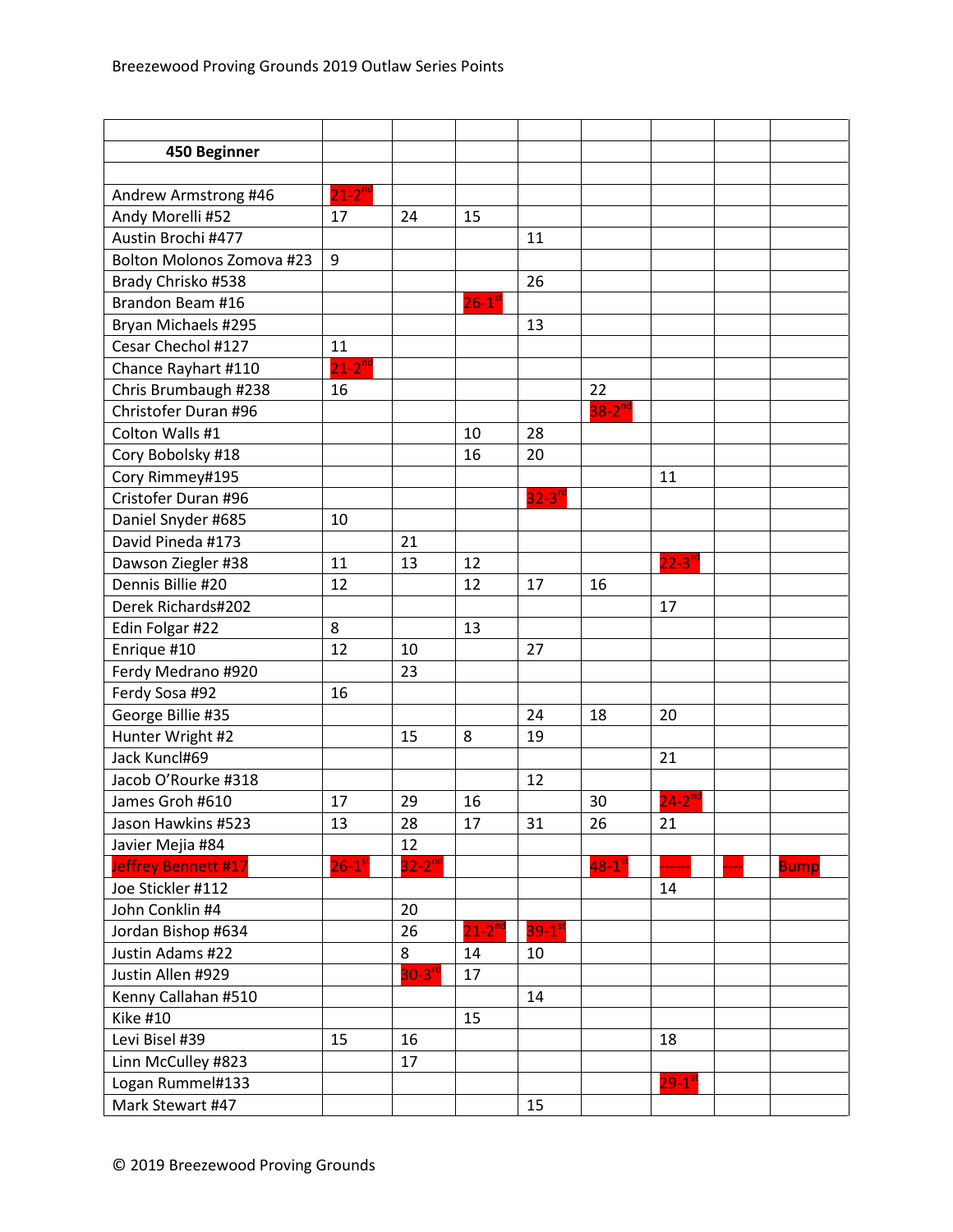| Matt Adams #9x          |               |                      |                      | 22            |                      | 16 |             |
|-------------------------|---------------|----------------------|----------------------|---------------|----------------------|----|-------------|
| Matt Gilbert #393       |               |                      | 14                   |               |                      |    |             |
| Michael Cox #248        |               | 11                   |                      |               |                      |    |             |
| Michael Hardesty #48    |               |                      |                      | 18            |                      |    |             |
| Michael Vanada #413     | 14            | 14                   |                      | 23            |                      |    |             |
| Mike Seiler #412        |               |                      |                      |               | 14                   | 12 |             |
| Nick Robertson #94      | 14            |                      |                      |               |                      |    |             |
| Noah Giles #115         | 15            | 25                   | $21-2^{nd}$          | 21            | 32                   |    |             |
| Noah Padisak #119       |               |                      | 11                   |               |                      |    |             |
| Peter McDougall #391    |               |                      | 13                   |               |                      |    |             |
| Rayner Guzman #484      | 13            | 22                   |                      |               |                      |    |             |
| RJ Wilson #69           |               |                      |                      | 16            |                      | 10 |             |
| Ryan Klotz #10          |               |                      |                      |               | 12                   | 15 |             |
| Ryan Taylor #11         |               | 19                   |                      |               |                      |    |             |
| Sam Wilson #131         | 18            |                      |                      |               | 28                   |    |             |
| Tanner Adams #72        | 9             |                      |                      |               |                      |    |             |
| Thorn Brothers #151     |               | 9                    |                      |               |                      |    |             |
| Travis McLaughlin #71   | 10            | 18                   | 11                   | 25            | 20                   | 13 |             |
| Travis Ritter #420      | 18            | 27                   | $19-3$ <sup>r</sup>  | 29            | 24                   | 19 |             |
| Travis Weisner #799     | $19 - 3^{rd}$ |                      | 18                   |               |                      |    |             |
| <b>Tyler Adams #710</b> | $19 - 3^{rd}$ |                      |                      | $34 - 2^{nd}$ | $44-3$ <sup>rd</sup> |    | <b>Bump</b> |
| Tyler Asher #613        |               |                      | 9                    |               |                      |    |             |
| Zach Kendig #149        |               | $37-1$ <sup>st</sup> | $26-1$ <sup>st</sup> |               |                      |    |             |
| Zach Rienhardt #103     |               |                      | $19-3$ <sup>rc</sup> |               |                      |    |             |
| Zach Wendt #293         |               |                      | 18                   | 30            |                      |    |             |
|                         |               |                      |                      |               |                      |    |             |
| 250 Intermediate        |               |                      |                      |               |                      |    |             |
|                         |               |                      |                      |               |                      |    |             |
| Aaron Dravk #607        | 13            |                      |                      |               |                      |    |             |
| Ben Stauffer#335        |               |                      |                      |               |                      | 31 |             |
| Bradley Hopkins #26     |               | 19                   | 22                   |               |                      |    |             |
| Brady Lanzendorfer #754 |               | 18                   |                      | 14            |                      | 8  |             |
| Calob Walls #259        |               |                      | 17                   |               |                      | 14 |             |
| Chris Andrews #325      |               |                      |                      |               | 34                   |    |             |
| Cody Shaffer #23        |               |                      |                      | 13            |                      |    |             |
| Cooper Gordan #16       |               |                      |                      | 27            |                      |    |             |
| Corey Doughten #661     | 24            |                      |                      |               |                      |    |             |
| David Langston #32      |               |                      |                      |               | 14                   |    |             |
| Dayne Miller #28        | 22            | 13                   | 19                   | 15            | 20                   | 21 |             |
| Donny Mielnick #401     |               |                      | 29                   |               |                      |    |             |
| Donovan Pierce #30      |               | 15                   |                      |               | 12                   | 18 |             |
| Dustin Mallow #58       | 29            |                      |                      |               |                      |    |             |
| Eric Straub #38         |               |                      |                      |               | 30                   |    |             |
| Ezra Fresquez #328      |               | $\overline{7}$       |                      |               | 28                   | 9  |             |
| Gage Allebaugh#118      |               |                      |                      |               |                      | 15 |             |
| Gage Riggle #101        |               |                      |                      | 11            |                      |    |             |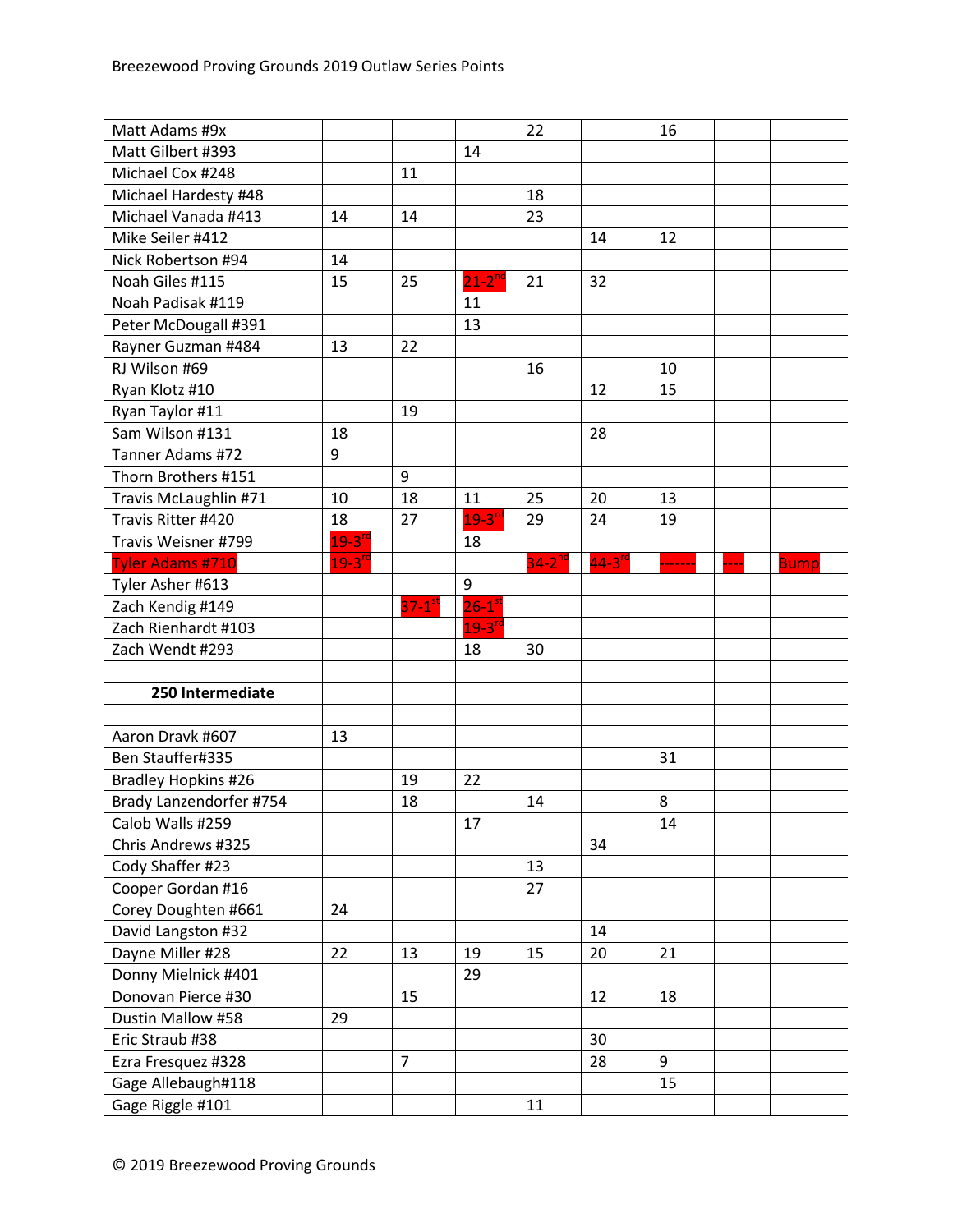| Jacob Barton #47        | 8              |    |    |    |    |                |  |
|-------------------------|----------------|----|----|----|----|----------------|--|
| Jared Scott #42         |                | 9  |    |    |    |                |  |
| Jason Roush #28x        |                | 6  | 12 | 10 |    | $\overline{7}$ |  |
| Jayden Shindel#128      |                |    |    |    |    | 11             |  |
| Jeffrey Bennett#17      |                |    |    |    |    | 26             |  |
| Justin Verbonitz #410   | 9              |    | 11 | 8  |    |                |  |
| Kevin Clark #87         | 10             | 10 | 14 |    | 16 |                |  |
| Kyle Hott #19           | 15             |    |    |    |    | 12             |  |
| Mark Compton #423       | 17             | 16 | 15 | 16 | 22 | 16             |  |
| Mason Guelich #691      | 16             | 11 | 18 | 18 | 18 | 13             |  |
| Matthew Vansant #189    | 12             | 17 | 24 | 22 | 32 | 19             |  |
| Michael Novella #319    | 19             | 14 | 9  | 12 |    |                |  |
| Michael Stewart #134    |                | 12 |    |    |    |                |  |
| Nathan Whittington #151 | 11             |    |    |    |    |                |  |
| Noah Hazelton #66       | 18             | 21 | 21 |    | 24 | 20             |  |
| Scott Garrety#117       |                |    |    |    |    | 17             |  |
| Skylar Whittington #259 | 21             |    |    |    | 36 | 24             |  |
| Stash Breinich #158     | $\overline{7}$ | 8  | 10 | 9  |    | 6              |  |
| TJ Rhode#33             |                |    |    |    |    | 10             |  |
| Trent Martin #45        |                |    |    |    | 26 |                |  |
| Tyler Adams#710         |                |    |    |    |    | 22             |  |
| Tyler Helwig #13        | 20             | 26 | 20 | 20 | 40 | 23             |  |
| Tyler Sweigard #342     |                |    | 16 |    |    |                |  |
| Wyatt Everhart #510     | 14             |    |    | 17 |    |                |  |
| Zach Kendig #149        |                |    |    | 19 | 50 |                |  |
| Zach Wagner #90         |                |    | 13 |    |    |                |  |
|                         |                |    |    |    |    |                |  |
| 450 Intermediate        |                |    |    |    |    |                |  |
|                         |                |    |    |    |    |                |  |
| Aaron Dravk #607        | 18             |    |    |    |    |                |  |
| Adam Miller #57         | 19             | 16 | 19 | 21 | 30 | 24             |  |
| Austin Hollen #224      | 20             | 15 |    | 18 |    |                |  |
| Ben Stauffer#335        |                |    |    |    |    | 19             |  |
| Billy Rickert #391      |                | 21 |    |    |    |                |  |
| Bradley Hopkins #26     |                | 17 | 20 |    |    |                |  |
| Brandon Mock#353        |                |    |    |    |    | 17             |  |
| Brett Pochet #225       | 21             | 24 |    |    |    |                |  |
| Brody Shields #29       |                |    |    | 20 |    |                |  |
| Calob Walls #259        |                |    | 18 | 24 |    | 26             |  |
| Chase Linaweaver#727    |                |    |    |    |    | 15             |  |
| Chucky Hropovich #09    | 9              | 10 | 9  | 8  | 24 | 12             |  |
| Cooper Gordan #16       |                |    |    | 19 |    |                |  |
| Donovan Pierce #30      |                | 19 |    |    | 38 | 22             |  |
| Doug Stouffer #360x     |                | 18 |    |    |    |                |  |
| Dustin Mallow #58       |                | 32 | 30 |    | 56 |                |  |
| Eric Straub #38         |                |    |    |    | 36 |                |  |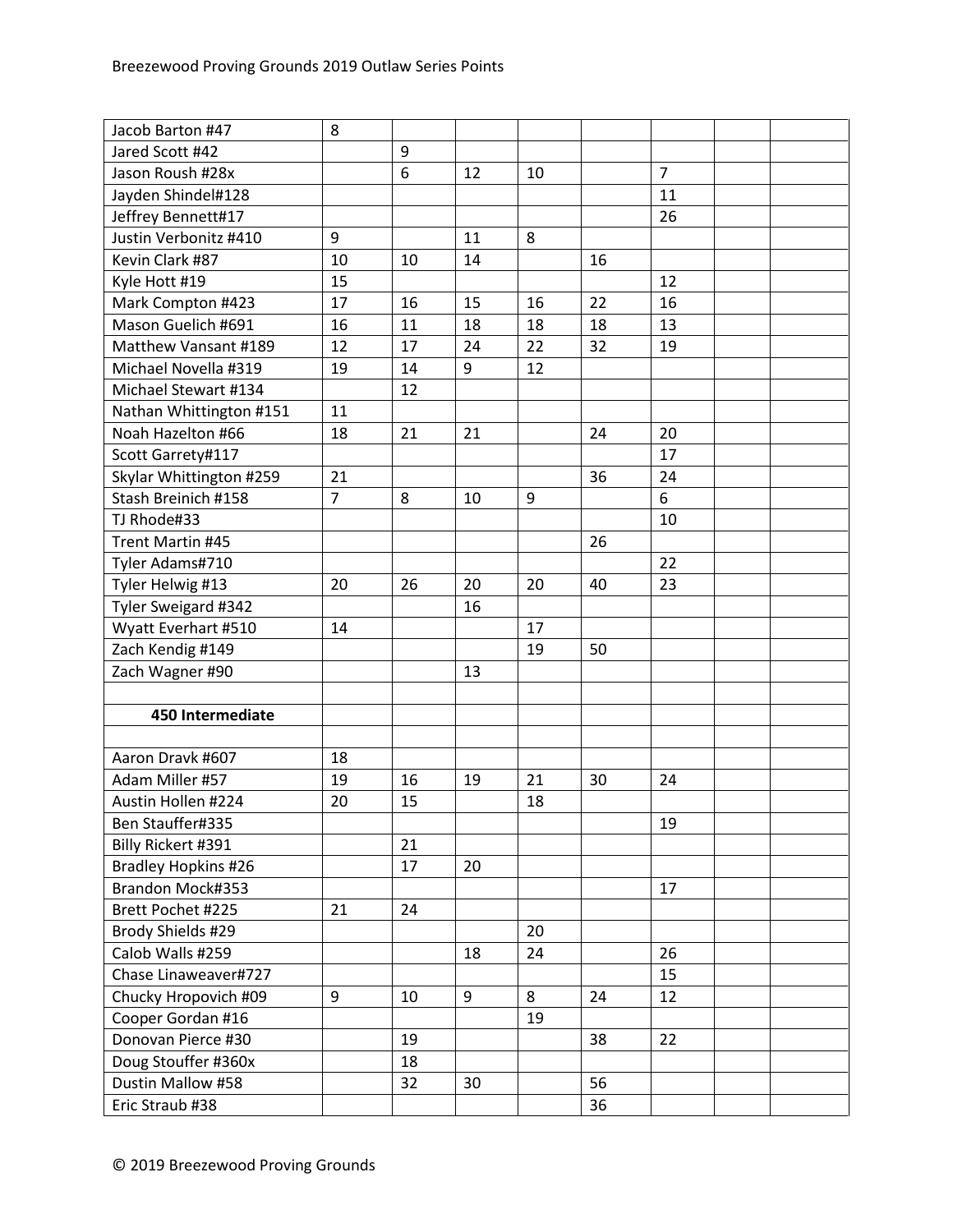| Gage Riggle #101        |                |                |                | 13             |    |                |  |
|-------------------------|----------------|----------------|----------------|----------------|----|----------------|--|
| Garret Ward #417        |                |                | 11             | 9              | 20 | $\overline{7}$ |  |
| Hunter Hillyard #321    | 28             | 23             |                |                |    |                |  |
| Jake Maynard #10        |                | 14             |                | 6              |    | 14             |  |
| Jared Farneth #94       |                | 12             |                |                |    |                |  |
| Jarrett Bellison #613   | 12             | 20             | 14             | 22             | 32 | 20             |  |
| Jason Winters #27       |                |                | 23             | 16             | 34 |                |  |
| Jayden Shindel#128      |                |                |                |                |    | 9              |  |
| Jeffrey Bennett#17      |                |                |                |                |    | 11             |  |
| John Natalie #13        |                | 25             |                |                |    |                |  |
| Josh Buckner #56        | 15             | 13             | 12             | 17             | 16 | 13             |  |
| Josh Hurst #827         | 8              | $\overline{7}$ | $\overline{7}$ | $\overline{7}$ | 12 | 8              |  |
| Justin Verbonitz #410   | 11             |                | 8              | 12             | 18 |                |  |
| Kyle Hott #19           | 13             |                |                |                |    | 18             |  |
| Mason Guelich #691      | 17             | 11             | 15             | 15             | 26 | 23             |  |
| Matt Conaway #45        | 10             | 8              | 10             | 11             |    |                |  |
| Nicholas Walls #115     |                |                | 16             |                |    |                |  |
| Richard Amari #7        | 14             | 22             | 22             | 14             | 22 |                |  |
| Robert Schiller #3      |                |                |                | 10             | 14 | 6              |  |
| Seth Jarvie #x          |                |                | 25             |                | 46 |                |  |
| Shawn Kosiarski #124    |                |                |                |                | 28 |                |  |
| Skylar Whittington #259 | 23             |                |                |                |    | 28             |  |
| Steven Frye#49          |                |                |                |                |    | 10             |  |
| Travis Kibe #305        | 16             | 27             | 13             |                | 40 | 16             |  |
| Tyler Adams#710         |                |                |                |                |    | 25             |  |
| Tyler Helwig #13        |                | 9              | 21             | 29             | 42 | 33             |  |
| Tyler Sweigard #342     |                |                | 17             |                |    |                |  |
|                         |                |                |                |                |    |                |  |
| 250 Advanced            |                |                |                |                |    |                |  |
|                         |                |                |                |                |    |                |  |
|                         |                |                |                |                |    |                |  |
| Bobby Knupp#2           |                |                |                |                |    | $\overline{7}$ |  |
| Bryton Carroll #48      |                | 13             |                |                |    |                |  |
| Damon McCoy #x          |                |                |                | 8              |    |                |  |
| Darrell Gress #379      |                | 6              |                |                |    |                |  |
| Gauge Keith #22         |                |                |                | 13             |    |                |  |
| Jacob Runkles #270      | 10             |                |                |                |    |                |  |
| Joey Deneen #22         | 6              | 8              | 13             |                |    |                |  |
| Max Sanford #162        | 15             |                |                |                |    |                |  |
| Noah Chambers #661      | $\overline{7}$ |                |                |                |    |                |  |
| Ronnie Demorest #207    |                |                |                |                | 14 |                |  |
| Scott Clapper #680      |                |                | 8              | 6              |    | 9              |  |
| Timmy Crosby #716       |                |                |                |                | 24 | 14             |  |
| Tyler Stepek #19        | 8              |                |                |                |    |                |  |
|                         |                |                |                |                |    |                |  |
| 450 Advanced            |                |                |                |                |    |                |  |
|                         |                |                |                |                |    |                |  |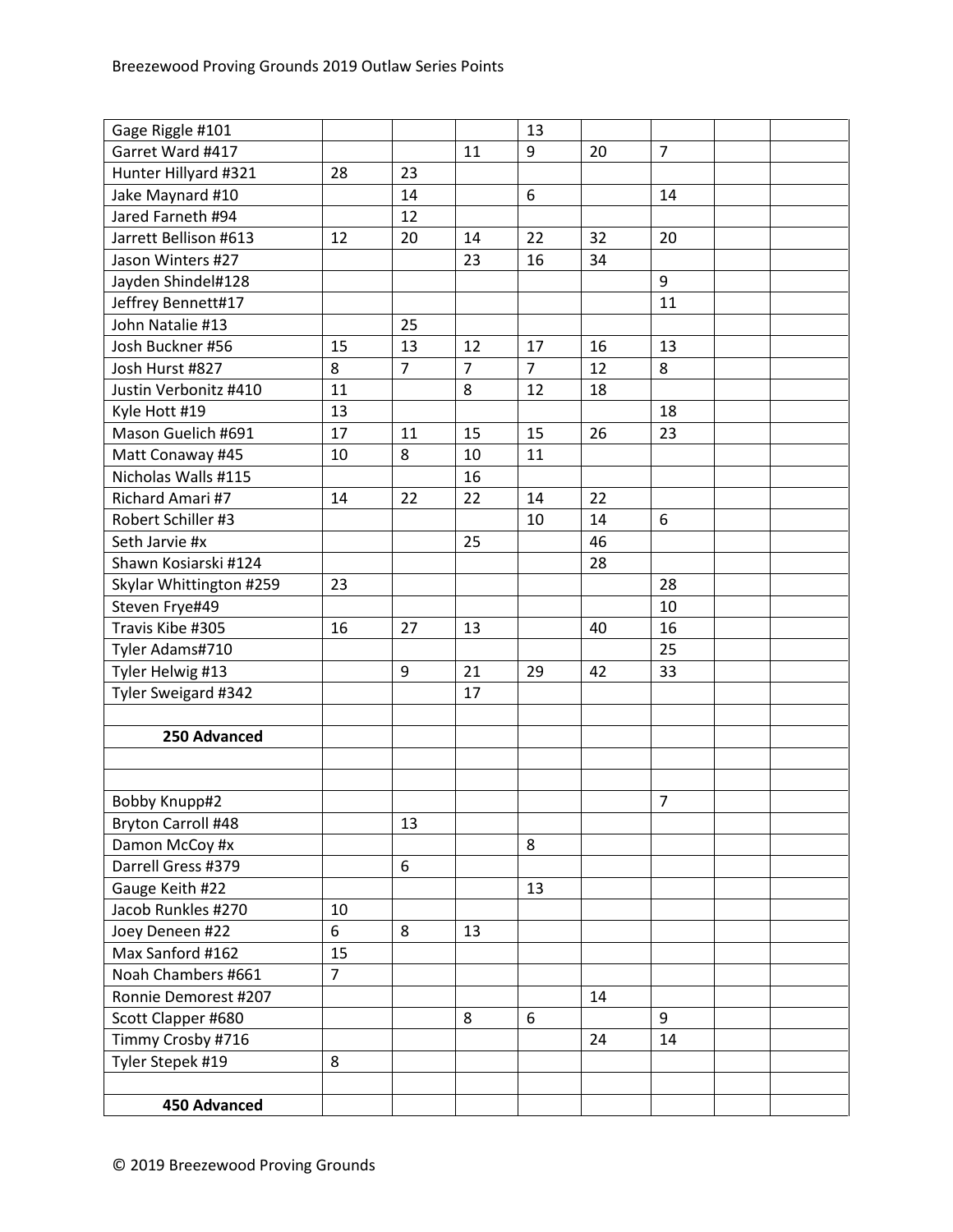| Aaron Houser #951         |                | 12             |                |                |    |    |  |
|---------------------------|----------------|----------------|----------------|----------------|----|----|--|
| Andrew Day #94            |                | 8              | 11             | 12             |    | 8  |  |
| Billy Kibler #549         |                | 9              |                |                |    |    |  |
| <b>Bryton Carroll #48</b> |                | 17             |                |                |    |    |  |
| Cody Johnson #31          | 8              |                |                |                |    |    |  |
| Colt Shannon #220         |                |                | $\overline{7}$ |                |    |    |  |
| Dale Lewis #11            | $\overline{7}$ |                |                | 6              |    |    |  |
| Damon McCoy #x            |                |                |                | 10             |    |    |  |
| Gauge Keith #22           |                |                |                | 17             |    |    |  |
| Greg Asher #413           |                |                | 9              |                |    |    |  |
| Jacob Runkles #270        | 12             |                |                |                |    |    |  |
| Joey Deneen #22           | 11             | 10             | 10             |                | 16 |    |  |
| Johnathan Wells#481       |                |                |                |                |    | 13 |  |
| Josh Howser #718          | 9              | $\overline{7}$ | 13             |                | 14 | 9  |  |
| Max Sanford #162          | 14             |                |                |                |    |    |  |
| Nick Fratz Orr #265       |                |                |                |                | 22 |    |  |
| Noah Chambers #661        | 10             |                |                |                |    |    |  |
| Ronnie Demorest #207      |                |                | 18             |                | 18 |    |  |
| Scott Clapper #680        |                |                | 8              | 9              |    | 10 |  |
| Timmy Crosby #279         |                |                |                |                | 32 | 18 |  |
| Trent Yoder#428           |                |                |                |                |    | 11 |  |
| Tyler Stepek #314         | 19             |                |                |                |    |    |  |
| Vincent Harrison #297     |                |                |                | $\overline{7}$ |    |    |  |
| Wyatt Johnson #124        | 6              | 6              |                | 8              | 12 |    |  |
|                           |                |                |                |                |    |    |  |
| Vet 30 Plus               |                |                |                |                |    |    |  |
|                           |                |                |                |                |    |    |  |
| Billy Kibler #549         |                | 31             |                |                |    |    |  |
| Brandon Smith #142        | 15             | 20             | 16             | 17             | 32 | 15 |  |
| Chad Housel #727          |                |                | 17             |                |    |    |  |
| Darrell Gress #379        |                | 22             |                | 15             |    |    |  |
| Derek Boyd #813           | 17             | 19             | 20             | 16             | 26 | 13 |  |
| Derrick Hobbs #827        |                | 15             |                |                |    |    |  |
| Devin Adams #710          |                |                |                | 6              |    |    |  |
| Donny Mielnick #401       |                |                | 21             |                |    |    |  |
| Doug Stouffer #360x       |                | 21             |                |                |    |    |  |
| Eric Kinmark #608         |                | 9              |                |                |    |    |  |
| Ethan Brown #215          | 16             |                |                |                |    |    |  |
| Frank Ondrejack #68       |                |                |                |                | 28 | 11 |  |
| George Comedena #611      | 6              |                |                |                |    |    |  |
| Greg Lykens #04           | 25             |                |                |                |    |    |  |
| Jason Trevenen #74        | 14             | 16             | 18             | 12             | 24 | 10 |  |
| Joe Bloch #360            |                |                |                |                | 14 |    |  |
| John Selby #817           |                | 23             |                |                |    |    |  |
| Justin Strubel #775       |                |                |                | 13             |    |    |  |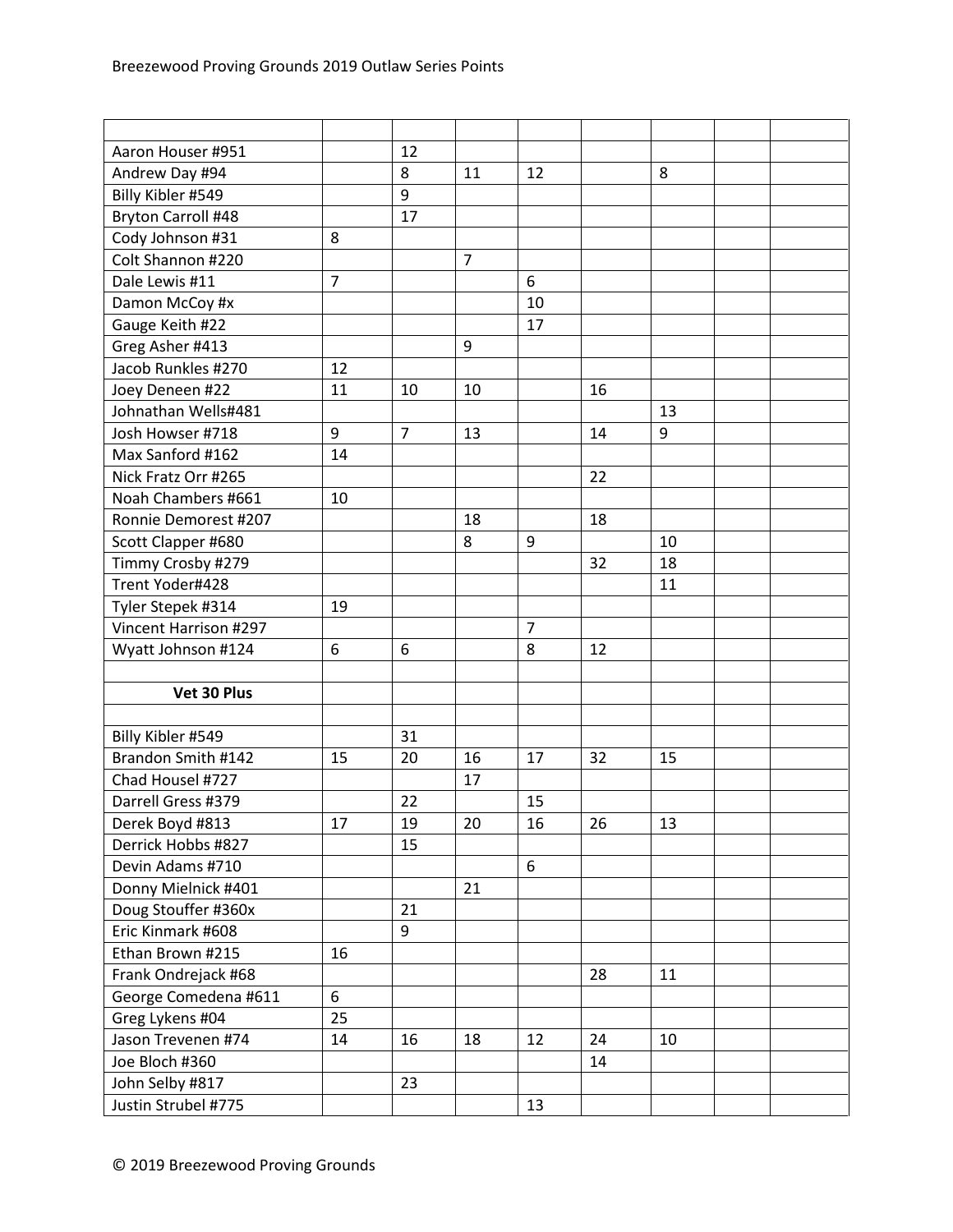| Kevin Allen #427       |                |    | 12             |                |    |                |  |
|------------------------|----------------|----|----------------|----------------|----|----------------|--|
| Kurt Karcher #495      |                | 12 |                | 9              | 20 |                |  |
| Layne Pitta #124       |                | 18 |                |                |    |                |  |
| Leroy Perry #4         | $\overline{7}$ |    |                |                |    |                |  |
| Matt Grove #472        | 13             | 11 | 13             | $\overline{7}$ | 16 | 8              |  |
| Michael Novella #319   | 12             |    | 19             | 14             |    | 12             |  |
| Michael Scott #223     |                | 17 |                |                |    |                |  |
| Michael Vanada #413    |                | 10 |                |                |    |                |  |
| Mike Payne #11         |                |    | 22             |                |    |                |  |
| Mike Seiler #412       | 8              |    |                |                |    |                |  |
| Nick Robertson #94     | 10             |    |                |                |    |                |  |
| Randy Lawson #209      | 20             | 24 | 30             | 25             | 38 | 20             |  |
| Rich Smith #117        |                |    |                | 11             |    |                |  |
| Scott Martin #45       |                |    |                |                | 30 |                |  |
| Seth Jarvie #x         |                |    | 25             |                | 48 |                |  |
| Tim Pangborn #690      |                |    |                | 10             |    |                |  |
| Travis Gutshall #8     | 9              | 14 |                |                | 22 | 9              |  |
| William Derrick #17    |                |    | 15             |                |    |                |  |
| Zach Coons #69         | 18             | 26 | 23             | 20             |    |                |  |
| Zach Kendig #149       |                |    |                | 18             | 34 |                |  |
| Zebadiah Scott #629    | 11             | 13 | 14             | 8              | 18 | $\overline{7}$ |  |
|                        |                |    |                |                |    |                |  |
| <b>Senior 45 Plus</b>  |                |    |                |                |    |                |  |
|                        |                |    |                |                |    |                |  |
| Bill Lauver #442       | $\overline{7}$ | 6  | 8              | 8              | 16 | 8              |  |
| Frank Ondrejack #68    |                |    |                |                | 32 | 10             |  |
| Greg Lykens #04        | 15             | 18 | 18             | 16             |    | 17             |  |
| Jeff Shields #69       |                |    |                | 11             |    |                |  |
| Jody Nevling #338      |                | 11 |                |                |    | 12             |  |
| Keith Naugle #150      |                | 13 |                |                |    |                |  |
| Kevin Allen #427       | 10             |    | 10             |                |    |                |  |
| Mark Howser #117       |                |    |                | $\overline{7}$ | 22 |                |  |
| Mark Woodley #13       |                | 10 |                |                |    |                |  |
| Mike Shaffer #526      |                |    |                |                | 14 |                |  |
| Pat Sanford #162       | 6              |    |                |                |    |                |  |
| Paul Hrubochak #735    |                |    | 13             |                |    |                |  |
| Ron Adams #6           |                | 8  | 6              | 6              | 12 | 6              |  |
| Scoob Lanzendorfer #51 |                |    | 11             |                |    | 9              |  |
| Tom Terrill #360       |                |    | $\overline{7}$ |                |    |                |  |
| Zebadiah Scott #629    | 8              | 9  | 9              | 9              | 18 | $\overline{7}$ |  |
|                        |                |    |                |                |    |                |  |
| <b>Pit Bike Open</b>   |                |    |                |                |    |                |  |
|                        |                |    |                |                |    |                |  |
| Brady Chrisko #538     |                | 6  |                |                |    |                |  |
| Clay Mercer #334       | 17             |    |                |                |    |                |  |
| Ethan Kauffman #34     |                |    |                | 12             |    |                |  |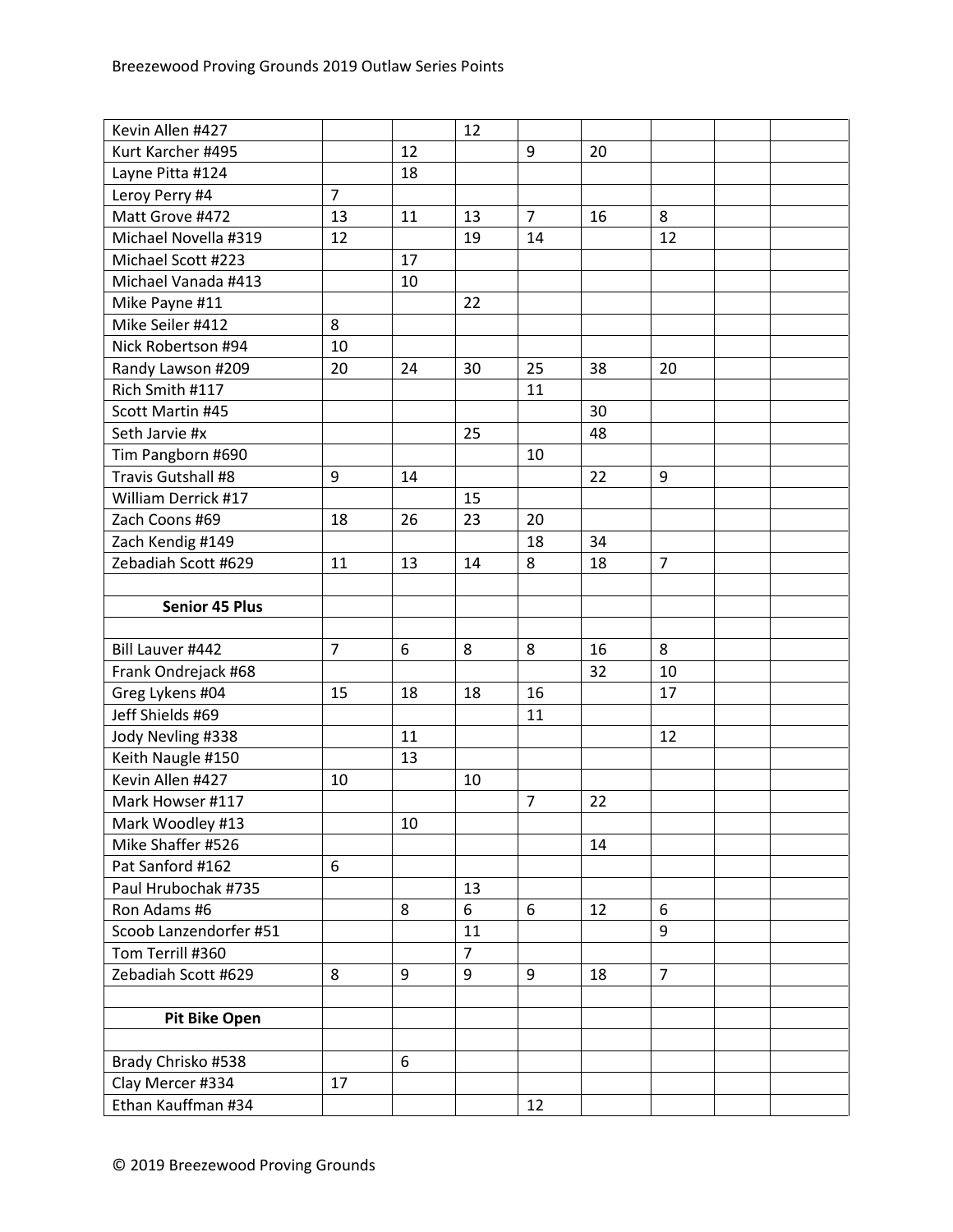| Gabriel Weicht #x       |                | $\overline{7}$ |                |                |    |                |  |
|-------------------------|----------------|----------------|----------------|----------------|----|----------------|--|
| Jarrett Bellison #613   | 12             |                |                |                |    |                |  |
| Jeffrey Bennett #17x    | 9              | 15             |                |                |    |                |  |
| Maddox Risbon #427      |                | 8              |                |                |    |                |  |
| Michael Hardesty #613   |                |                | 8              |                |    |                |  |
| Owen Dechene #17        | 8              |                |                |                |    |                |  |
| Paul Masko #153         |                |                | 6              |                |    |                |  |
| Richard Amari #613      |                |                |                | $\overline{7}$ |    |                |  |
| Shawn Weaver #31        | 20             |                | 13             |                |    | 9              |  |
| Tanner Adams #72        |                | 10             |                |                |    |                |  |
| Tyler Marlin #x         |                |                |                |                |    | 6              |  |
| Tyler Notarianni#6      |                |                |                |                |    | 14             |  |
| Wesley Franke#773       |                |                |                |                |    | 7              |  |
|                         |                |                |                |                |    |                |  |
| <b>QUADS</b>            |                |                |                |                |    |                |  |
|                         |                |                |                |                |    |                |  |
| Kids 50/70 Open         |                |                |                |                |    |                |  |
|                         |                |                |                |                |    |                |  |
| Anthony Kimble#41       |                |                |                |                |    | 8              |  |
| Bryson McGinley #x      |                | 6              |                |                |    |                |  |
| Carter Reese #813       |                |                | $\overline{7}$ |                |    |                |  |
| Isaiah Slaterback#1     |                |                |                |                |    | 6              |  |
| Jayden Shiffer #16      |                | 8              |                |                |    |                |  |
| Zachary Notarianni #4   |                | 13             | 12             | 11             |    | 13             |  |
|                         |                |                |                |                |    |                |  |
| <b>Kids 90/125 Open</b> |                |                |                |                |    |                |  |
|                         |                |                |                |                |    |                |  |
| Annabella Eichner #11   | 6              |                | 6              | 6              |    | 6              |  |
| Bryen Stringfella #7    |                | $\overline{7}$ |                |                |    |                |  |
| Caiden Latina #11       |                | 10             |                |                |    |                |  |
| Cameron Bash #36        | 9              | 20             | 12             | 18             | 18 | 13             |  |
| Cameron Kunkle #82      | 11             | 13             | 10             | 10             |    | 11             |  |
| Chase Barber #168       |                |                |                | 7              |    |                |  |
| Dakota Pittman #998     |                | 12             | 9              | 9              | 14 | 10             |  |
| Dallas Yerger #56       |                | 9              |                |                |    |                |  |
| Dylan Taylor#463        |                |                |                |                |    | $\overline{7}$ |  |
| Jayden Shiffer #16      | 16             | 15             | 17             | 13             | 28 | 18             |  |
| Kelsey Stringfella #8   |                | 6              |                |                |    |                |  |
| Lucas Adams #10         |                | 8              | 8              | 8              |    | 9              |  |
| Teegan Kauffman #299    | 8              |                | $\overline{7}$ |                |    | 8              |  |
| TJ Roswell #5           |                | 11             |                |                |    |                |  |
| Wesley Franke #773      | $\overline{7}$ |                |                |                |    |                |  |
| Zach Notarianni #9      |                |                |                | 11             |    |                |  |
|                         |                |                |                |                |    |                |  |
|                         |                |                |                |                |    |                |  |
| 200/300 Open            |                |                |                |                |    |                |  |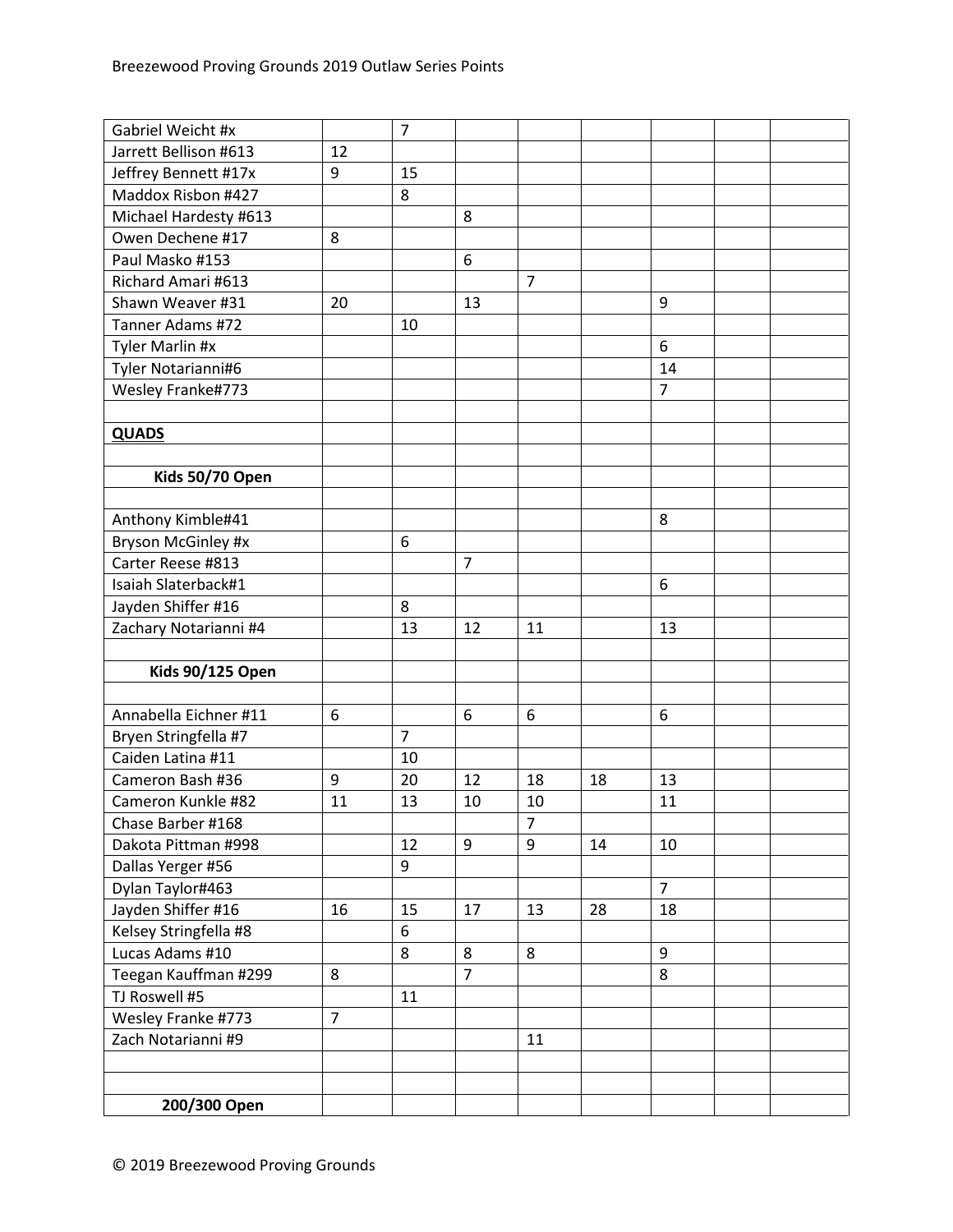| Campbell Thacker #131 |               |                      |                      | 12                     |             |                      |             |
|-----------------------|---------------|----------------------|----------------------|------------------------|-------------|----------------------|-------------|
| Colton Mcknight#1     |               |                      |                      |                        |             | $\overline{7}$       |             |
| Ed Steinmann #55      |               | 6                    |                      |                        |             |                      |             |
| Gavin Fishel #105     |               | 13                   |                      |                        | 24          |                      |             |
| Otis Cretin #412      | 11            | 8                    | 11                   |                        | 14          | 12                   |             |
| Wyatt Reever #609     |               |                      |                      | $\overline{7}$         |             |                      |             |
|                       |               |                      |                      |                        |             |                      |             |
| 400 Open              |               |                      |                      |                        |             |                      |             |
|                       |               |                      |                      |                        |             |                      |             |
| Bill Haer #66         |               | $\overline{7}$       |                      |                        |             |                      |             |
| Connor Harkabusic #8  | 9             |                      |                      | 6                      |             |                      |             |
| Cooper Hustin #921    |               |                      | 9                    |                        |             |                      |             |
| Corey Weaverling #119 | 16            | 12                   | 13                   |                        |             | 11                   |             |
| Dave Keller Jr #77    | 11            | 8                    | 10                   | 9                      | 12          | 8                    |             |
| Dillon Isenburg #314  |               | 6                    | 11                   |                        |             |                      |             |
| DJ Bookwalter #20     |               |                      | 15                   |                        |             |                      |             |
| Dustin Shelly #109    | 21            | 17                   | 17                   | 12                     | 26          | 18                   |             |
| Eric Foreman #29      |               |                      |                      | 8                      |             |                      |             |
| Joey Miller #818      | 13            | 9                    |                      |                        |             | $\overline{7}$       |             |
| Ken Turck #694        | 10            |                      |                      |                        |             |                      |             |
| Kirby Goodwin #1230   |               |                      |                      | $\overline{7}$         |             |                      |             |
| Kurt Lecorchick #715  | 12            | 10                   | 12                   | 10                     | 16          | 10                   |             |
| Kyle Church #7        |               |                      | 14                   |                        |             |                      |             |
| Nathan Berkheiser#4   |               |                      |                      |                        |             | 9                    |             |
| Nathan Wright #399    | 14            |                      |                      |                        |             |                      |             |
| Tyler Notarianni #6   |               |                      | 22                   | 17                     |             | 13                   |             |
|                       |               |                      |                      |                        |             |                      |             |
| <b>Open Beginner</b>  |               |                      |                      |                        |             |                      |             |
|                       |               |                      |                      |                        |             |                      |             |
| Andrew Beaury #14     | 10            |                      | $15-2^{nd}$          | 13                     |             |                      |             |
| Andrew Shatzer #04    |               |                      |                      | $18-3$ <sup>rc</sup>   |             |                      |             |
| Andrew Williams #724  | 13            | 9                    |                      |                        |             |                      |             |
| Andy Rook #31         |               |                      | 10                   | $20 - 2^{nd}$          |             | $14-2$ <sup>nd</sup> |             |
| Austin Long#7         |               |                      |                      |                        |             | 8                    |             |
| Chase Fetterman #82   |               | 8                    |                      |                        |             |                      |             |
| Clayton Moyer #120    |               |                      |                      | 6                      |             |                      |             |
| Collin Butts #823     | 12            | $18-1$ <sup>st</sup> | $12 - 3n$            | 14                     | 18          |                      |             |
| Curtis Zuk #28        | 6             |                      |                      | 10                     |             | 10                   |             |
| Dana Ketchum #193     |               | $11-3$ <sup>rd</sup> | $14-2$ <sup>nd</sup> | $25 - 1$ <sup>st</sup> |             |                      | <b>Bump</b> |
| Daulton Wilson #9H    | 8             | $\overline{7}$       | 8                    |                        |             |                      |             |
| David Wingate #624    |               |                      |                      |                        | $20-3^{rd}$ |                      |             |
| Jacob Leland #67      |               | 6                    | 9                    |                        | 16          |                      |             |
| Joey Miller #818      |               |                      |                      | 9                      |             | 9                    |             |
| Jordan Short #58      |               |                      | 11                   |                        |             |                      |             |
| JR Rinehart #10       | $16 - 3^{rd}$ |                      |                      |                        |             |                      |             |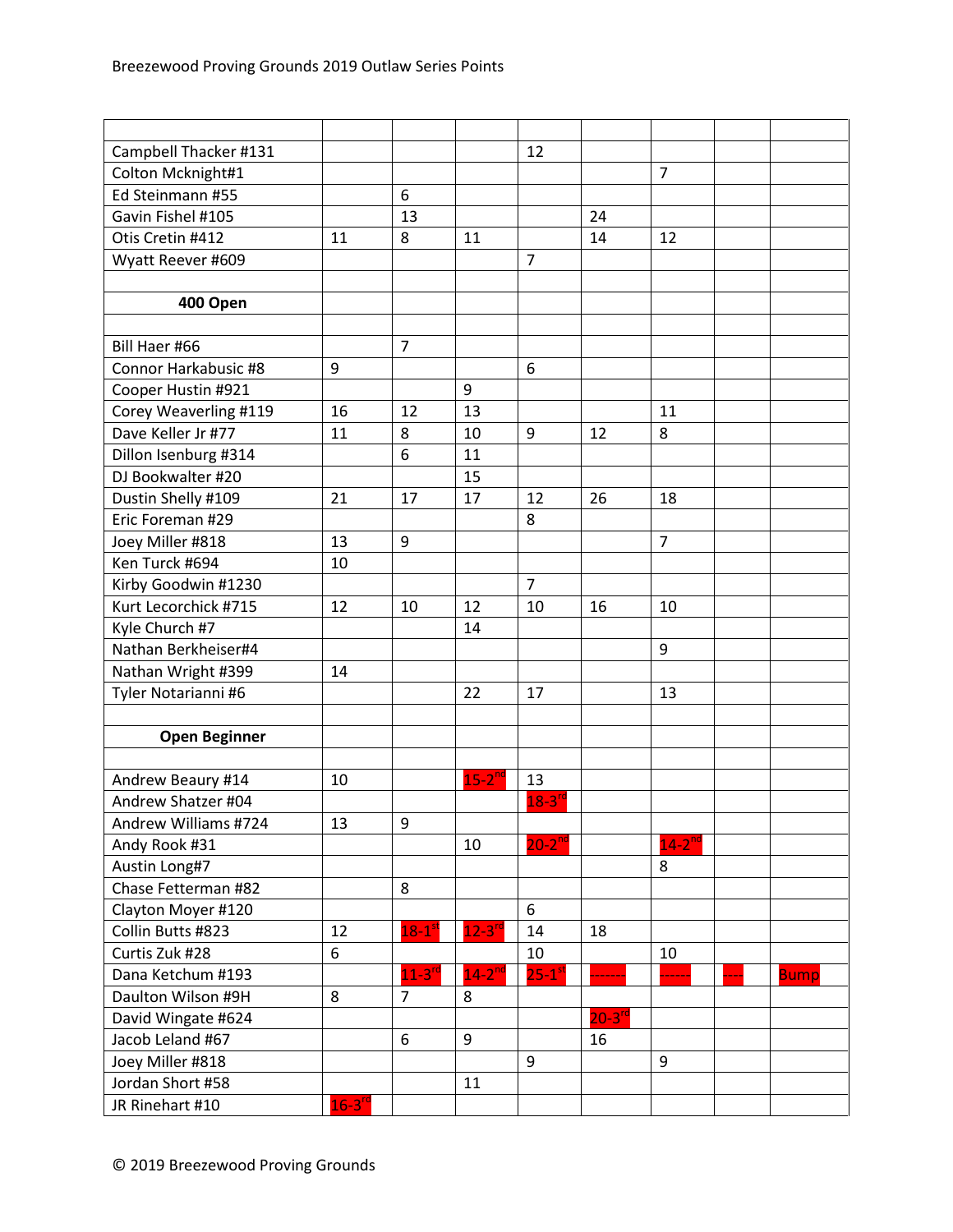| Kenny Simmons #921     |                      | $\overline{7}$       |                        |                |                     |                     |             |
|------------------------|----------------------|----------------------|------------------------|----------------|---------------------|---------------------|-------------|
| Klayton Barndt #84     |                      | 10                   | $20 - 1$ <sup>st</sup> | 8              |                     |                     |             |
| Kyle Hardman #987      | 11                   | 10                   | 8                      | 15             |                     |                     |             |
| Lance Slaterbeck#242   |                      |                      |                        |                |                     | $12 - 3^{10}$       |             |
| Max Shiffer #14        |                      |                      |                        |                | $34-1$ <sup>s</sup> | $19-1$ <sup>s</sup> |             |
| Nathan Shank #625      | 9                    | 9                    | 9                      | 11             | 14                  | 11                  |             |
| Nathaniel Yeager #515  |                      |                      |                        | $\overline{7}$ |                     |                     |             |
| Noah Marrone #22       | $23-1$ <sup>st</sup> | 8                    |                        |                |                     |                     |             |
| Robert Steel #13B      | 14                   | $13-2$ <sup>nd</sup> | $\overline{7}$         |                |                     |                     |             |
| Roger Escalante #046   | $\overline{7}$       |                      |                        |                |                     |                     |             |
| Rusty Morder #920      |                      | $11-3$ <sup>rd</sup> |                        |                |                     |                     |             |
| Timothy Welcomer #407  |                      |                      | $\overline{7}$         |                |                     |                     |             |
| Troy Lewis #61         |                      |                      | 12                     | 17             |                     |                     |             |
| <b>Tyler Marlin #1</b> | $18-2^{nd}$          | $18-1$ <sup>st</sup> | $19 - 1$ <sup>st</sup> |                |                     |                     | <b>Bump</b> |
| Tyler Wildsmith #918   |                      | $13-2$ <sup>nd</sup> | $13 - 3^{r}$           |                |                     |                     |             |
| Zachery Christ #517    | 15                   |                      | 10                     | 16             | $24 - 2^{nd}$       |                     |             |
| Zack Davies #3         |                      |                      | 11                     |                |                     |                     |             |
|                        |                      |                      |                        |                |                     |                     |             |
| Open Intermediate      |                      |                      |                        |                |                     |                     |             |
|                        |                      |                      |                        |                |                     |                     |             |
| Blake Umbaugh#23       |                      |                      |                        |                |                     | $\overline{7}$      |             |
| Brandon Elliot #088    |                      |                      |                        | 9              |                     |                     |             |
| Brett Pochet #225      |                      | 16                   | $\overline{7}$         | 22             | 40                  | 21                  |             |
| Cole Wertz #21         |                      | 10                   |                        |                | 26                  |                     |             |
| Corey Weaverling #119  |                      | 19                   | 9                      |                |                     |                     |             |
| Devin Baker #11        | 23                   |                      | 14                     | 8              | 18                  |                     |             |
| DJ Bookwalter #89      | 12                   |                      | 22                     |                |                     |                     |             |
| Domenic Chiocca#19     |                      |                      |                        |                |                     | 16                  |             |
| Dustin Rook #14        |                      |                      |                        | 10             | 30                  | 9                   |             |
| Dylan Aungst #151      |                      |                      |                        | 14             |                     |                     |             |
| Frank Mamrak#806       |                      |                      |                        |                |                     | 8                   |             |
| Gabe Lukasik #117      | 13                   | 24                   | 12                     | 13             | 22                  | 11                  |             |
| Jacob Ryan #75         | 11                   |                      |                        |                |                     |                     |             |
| Jaryd Griffie #919     |                      |                      | 17                     | 15             | 20                  | 14                  |             |
| John Wiesheier #524    | 15                   | 14                   | 8                      | 12             | 16                  | 13                  |             |
| Jordan Williard #10    |                      |                      |                        |                | 24                  |                     |             |
| Kaden Gingras #003     |                      | 17                   |                        | $\overline{7}$ | 14                  |                     |             |
| Mikel Weaber #581      |                      | 11                   |                        |                |                     |                     |             |
| Nick Tuski #699        |                      |                      | 13                     |                |                     |                     |             |
| Samuel Sickler#04      |                      |                      |                        |                |                     | 12                  |             |
| Steven Muth #918       | 14                   | 15                   |                        |                |                     |                     |             |
| Taylor Smith #412      | 16                   | 12                   | 15                     | 11             | 12                  | 10                  |             |
| TJ Notarianni #6       |                      |                      | 11                     |                |                     |                     |             |
| Tyler Notarianni #4    |                      | 9                    | 10                     | 17             |                     |                     |             |
| Tyler Smith #15        | 18                   | 8                    |                        |                |                     |                     |             |
| Tyler Wildsmith #515   |                      |                      |                        | 6              |                     |                     |             |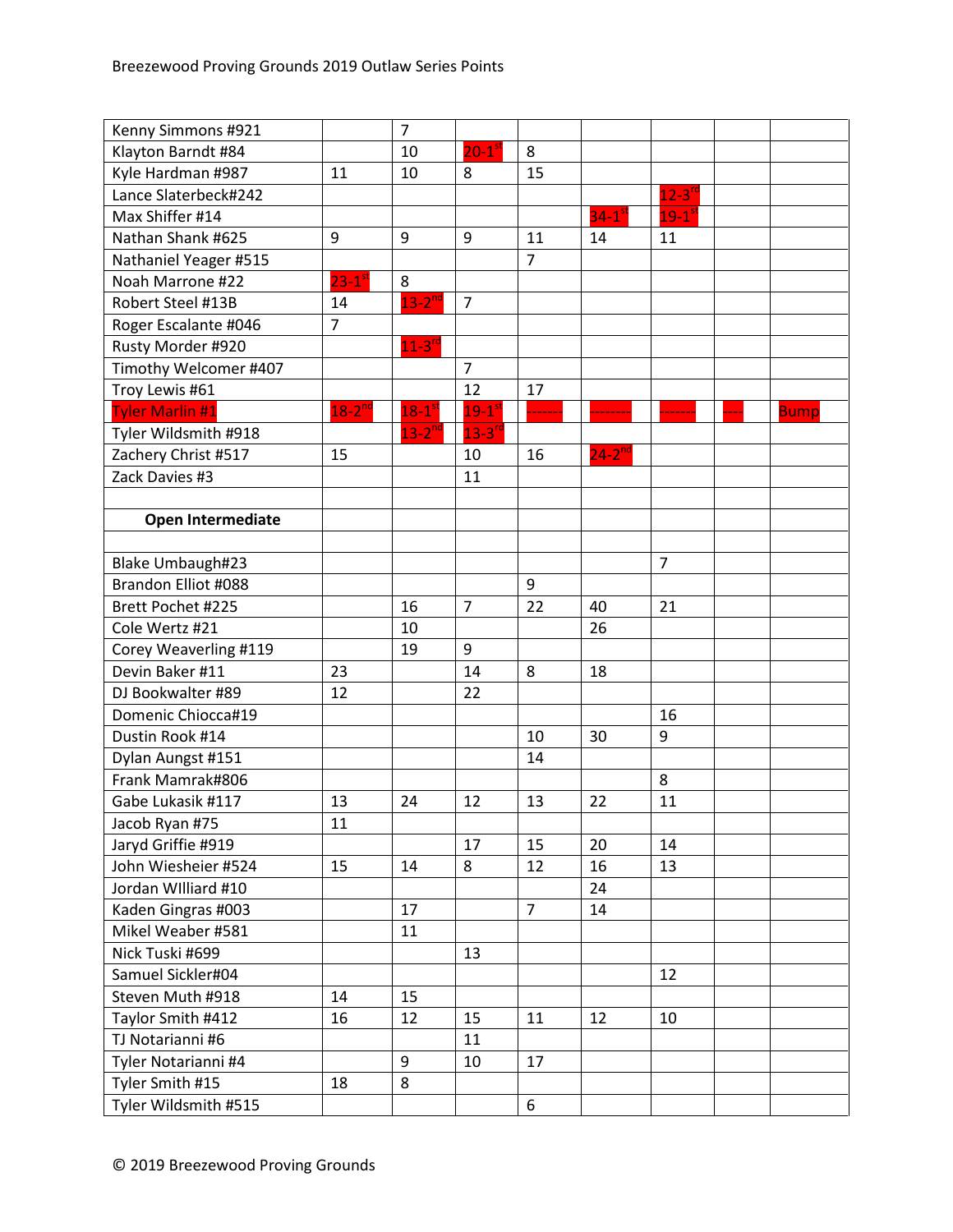| William Spatz #04     | 10             | 13             | 6              |                |    |                |  |
|-----------------------|----------------|----------------|----------------|----------------|----|----------------|--|
|                       |                |                |                |                |    |                |  |
| <b>Open Advanced</b>  |                |                |                |                |    |                |  |
|                       |                |                |                |                |    |                |  |
| Adam Whary #512       | 6              |                |                | 6              |    |                |  |
| Brock Jumper #112     | 9              |                |                |                |    |                |  |
| Chris Walls #13       |                |                | 6              |                |    |                |  |
| Dayton Buhrman #56    | 8              |                |                |                |    |                |  |
| Devin Baker#45        |                |                |                |                |    | 8              |  |
| Grayson Eller#171     |                |                |                |                |    | 13             |  |
| lan Tolbert #521      |                | 6              | $\overline{7}$ |                |    |                |  |
| John Natalie #13      |                | 17             |                |                |    |                |  |
| Justin Feight #297    | 10             | 10             | 10             | $\overline{7}$ |    |                |  |
| Kaden Gingras #003    |                |                |                |                |    | 11             |  |
| Luke Haberlein #434   | $\overline{7}$ | $\overline{7}$ |                | 9              | 14 | 10             |  |
| Tim Notarianni #4     |                | 8              | 8              | 8              |    | $\overline{7}$ |  |
| Tommy Fink #133       |                |                |                | 10             |    |                |  |
| Trevor Bulger #4      | 12             | 9              |                | 12             | 18 |                |  |
| Ty Gehman #113        | 17             | 12             | 15             | 17             | 28 | 18             |  |
| Tyler Marlin #1       |                |                |                |                | 12 | 9              |  |
|                       |                |                |                |                |    |                |  |
|                       |                |                |                |                |    |                |  |
| <b>Women Open</b>     |                |                |                |                |    |                |  |
|                       |                |                |                |                |    |                |  |
| Ashley Tolbert #610   |                | 9              | $\overline{7}$ |                |    |                |  |
| Breanna Savage #104   |                | 15             | 13             | 9              |    |                |  |
| Chloe Sanner #111     |                | 12             | 10             |                |    |                |  |
| Courtney Caldwell #43 |                | 18             |                |                |    |                |  |
| Destiny Boden #13B    |                |                | 8              | 12             | 18 | 6              |  |
| Felecha Dashem #118   | $\overline{7}$ |                | 9              | 8              | 16 | 8              |  |
| Holly Carroll #595    | 11             | 23             | 15             | 14             | 14 | 10             |  |
| Jordan Kunkle #00     | 6              | 10             | 6              | $\overline{7}$ | 12 | $\overline{7}$ |  |
| Maddie Hill #202      | 9              | 16             | 12             | 10             | 20 | 12             |  |
| Rebecca Rodriguez #27 |                | 13             |                |                |    |                |  |
| Regina Swinger #3     |                | $\overline{7}$ |                |                |    |                |  |
| Sam Flack #762        |                | 8              |                |                |    |                |  |
| Shelby Cobrando #55   | 16             | 11             | 20             | 19             | 34 | 17             |  |
| Tabby Krone #4        | 8              | 14             | 11             | 11             | 24 | 9              |  |
|                       |                |                |                |                |    |                |  |
| Vet 30 Plus           |                |                |                |                |    |                |  |
|                       |                |                |                |                |    |                |  |
| Ashley Imler #6       | 16             | 15             | 14             | 14             | 30 |                |  |
| Bill Haer #66         | 11             | 9              | 9              | $\overline{7}$ | 16 | 8              |  |
| Daryl Rhine #45       | 12             | 14             | 12             | 13             | 22 | 11             |  |
| Dave Keller Jr #77    | 10             |                | 8              | 9              |    |                |  |
| David Savage #104     | 14             | $\overline{7}$ | 11             | 11             | 18 |                |  |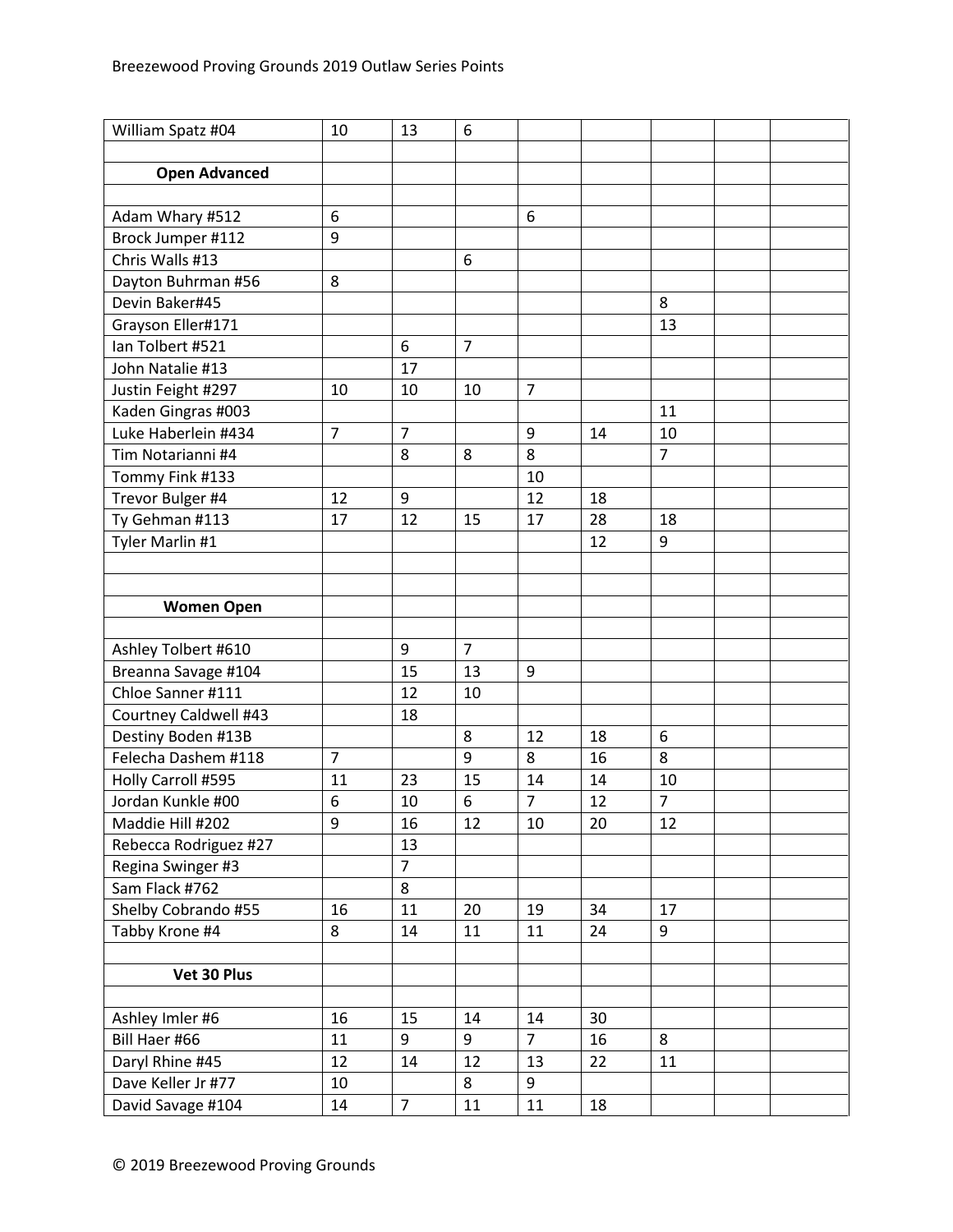| Dustin Shelly #109    | $\overline{7}$  | 17              | $\overline{7}$  | 15              | 26              | 14              |  |
|-----------------------|-----------------|-----------------|-----------------|-----------------|-----------------|-----------------|--|
| Howard Dashem #629    | 8               | 8               | 6               | 8               | 14              |                 |  |
| Ian Smith #171        |                 | 20              |                 |                 |                 |                 |  |
| Ian Tolbert #521      |                 | 25              | 23              | 22              | 40              | 19              |  |
| Jake Harmon #419      |                 | 16              | 15              | 17              |                 | 12              |  |
| James Marrone #76     | 15              | 12              | 13              | 12              | 24              | 9               |  |
| Joe Miller #818       |                 | 10              | 10              |                 |                 |                 |  |
| John Shank #820       | 13              | 11              | 16              |                 | 20              | 10              |  |
| Josh Costaldo #587    | 18              | 13              |                 | 10              |                 |                 |  |
| Lucas Smith #27       |                 |                 | 18              |                 |                 |                 |  |
| Roger Escalante #046  | 9               |                 |                 |                 |                 |                 |  |
| Tyler Smith #15       | 23              | 18              |                 |                 |                 |                 |  |
|                       |                 |                 |                 |                 |                 |                 |  |
|                       |                 |                 |                 |                 |                 |                 |  |
| <b>Trophy Open</b>    |                 |                 |                 |                 |                 |                 |  |
|                       |                 |                 |                 |                 |                 |                 |  |
| Collin Butts #823     |                 |                 |                 | 6 <sup>th</sup> |                 |                 |  |
| Domenic Chiocca#19    |                 |                 |                 |                 |                 | $8^{\text{th}}$ |  |
| Dustin Rook #14       |                 |                 |                 |                 | 6 <sup>th</sup> | 6 <sup>th</sup> |  |
| Dylan Aungst #151     |                 |                 |                 | 3 <sup>rd</sup> |                 |                 |  |
| Ian Tolbert #521      |                 |                 |                 | 1 <sup>st</sup> | 7 <sup>th</sup> | 1 <sup>st</sup> |  |
| Jacob Ryan #75        | 1 <sup>st</sup> |                 |                 | 2 <sup>nd</sup> | 3 <sup>rd</sup> | 2 <sup>nd</sup> |  |
| Jaryd Griffie #21j    |                 |                 |                 |                 | 2 <sup>nd</sup> | 5 <sup>th</sup> |  |
| John Schmidt #418     |                 | 3 <sup>rd</sup> |                 |                 |                 |                 |  |
| Jon Blemler #326      |                 |                 | 1 <sup>st</sup> |                 | 4 <sup>th</sup> | 3 <sup>rd</sup> |  |
| Jordan Williard #10   |                 |                 |                 |                 | 1 <sup>st</sup> |                 |  |
| Josh Castaldo #587    |                 | 2 <sup>nd</sup> |                 | 7 <sup>th</sup> |                 |                 |  |
| Nathan Wright #399    | 2 <sup>nd</sup> |                 |                 |                 |                 |                 |  |
| Nathaniel Yeager #515 |                 |                 | 6 <sup>th</sup> |                 |                 |                 |  |
| Paul Morelli #77      |                 | 1 <sup>st</sup> | 3 <sup>rd</sup> |                 |                 |                 |  |
| Paul Savino #418      |                 |                 | 5 <sup>th</sup> | 5 <sup>th</sup> |                 |                 |  |
| Taylor Smith #412     |                 |                 | 4 <sup>th</sup> |                 |                 | 7 <sup>th</sup> |  |
| Troy Lewis #61        |                 |                 | 2 <sup>nd</sup> | $4^{\text{th}}$ |                 |                 |  |
| Tyler Marlin #1       |                 |                 |                 |                 | 5 <sup>th</sup> | 4 <sup>th</sup> |  |
|                       |                 |                 |                 |                 |                 |                 |  |
|                       |                 |                 |                 |                 |                 |                 |  |
|                       |                 |                 |                 |                 |                 |                 |  |
| <b>TRIKES</b>         |                 |                 |                 |                 |                 |                 |  |
|                       |                 |                 |                 |                 |                 |                 |  |
| 2 Stroke Open         |                 |                 |                 |                 |                 |                 |  |
|                       |                 |                 |                 |                 |                 |                 |  |
| Bryan Ditch #97       | 17              |                 |                 |                 |                 |                 |  |
| Dalton Gish #444      | $\overline{7}$  |                 |                 | 12              |                 | 8               |  |
| Dave Swinger #520     | 22              |                 | 13              | 11              |                 | 19              |  |
| George Hodges #510    |                 |                 | 9               |                 |                 |                 |  |
| Isaiah Marker #12     | 13              |                 |                 | 9               |                 |                 |  |
|                       |                 |                 |                 |                 |                 |                 |  |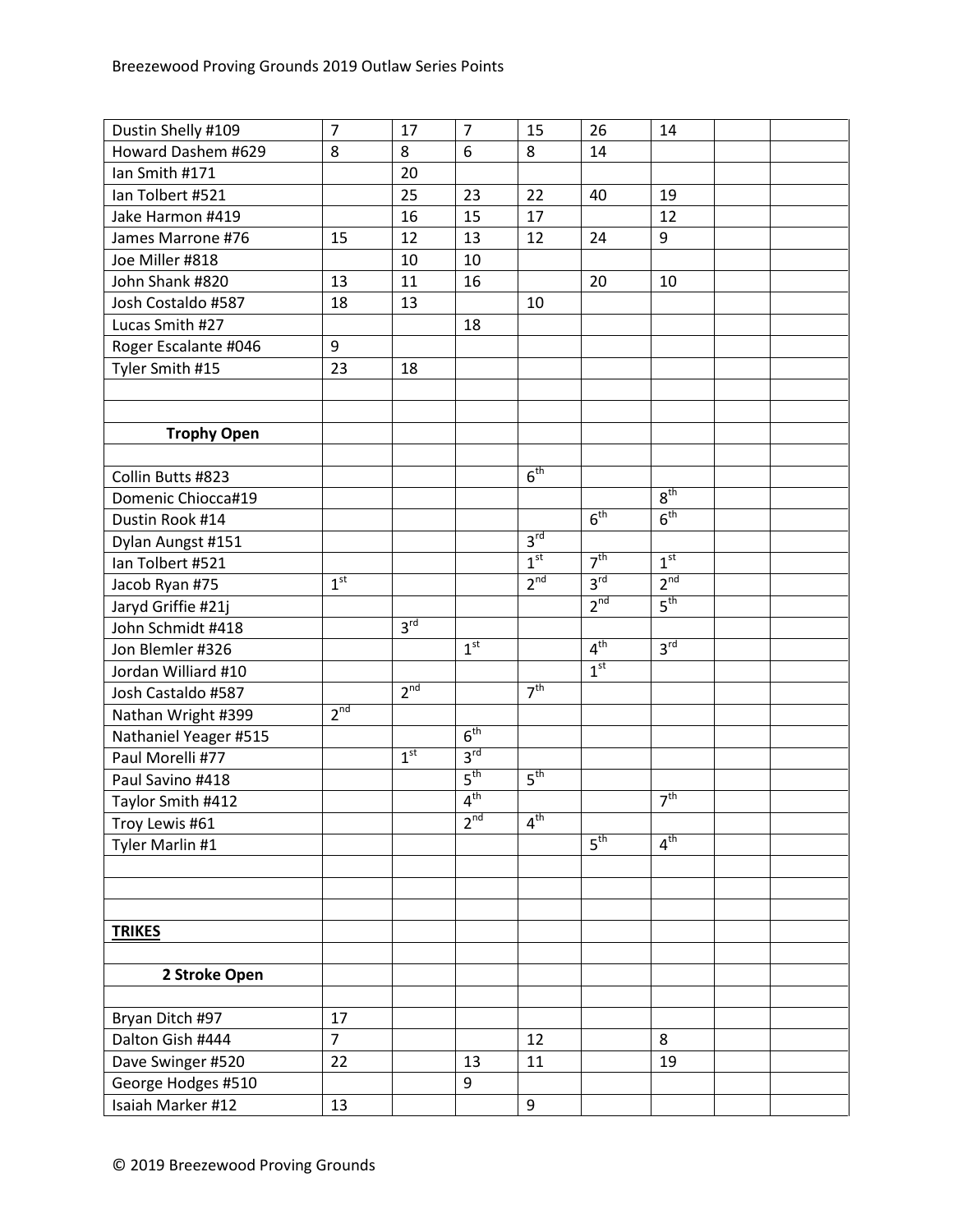| Joe Day #913          | 6              |                |                  |                |  |
|-----------------------|----------------|----------------|------------------|----------------|--|
| John Fowler #72       |                | 11             |                  |                |  |
| John Souto #316       | 11             | 14             | 10               | 11             |  |
| Mark Rich #133        | 8              |                |                  |                |  |
| Nathan Berkheiser #37 |                | 8              |                  | 10             |  |
| Nick Day #86          | 10             |                |                  |                |  |
| Ray Eldridge #747     | 12             | 12             |                  | 14             |  |
| Regina Swinger #3     | 9              | $\overline{7}$ | 6                | $\overline{7}$ |  |
| Sam Harkabusic #7     | 14             | 16             | 14               | 12             |  |
| Ted Trey #9           |                | 10             |                  |                |  |
| Tom Fox #68           |                |                | $\overline{7}$   |                |  |
| Wyatt Watson #69      |                |                | 8                | 9              |  |
| Zachery Howard #249   | 15             | 21             | 19               | 6              |  |
|                       |                |                |                  |                |  |
| 4 Stroke Open         |                |                |                  |                |  |
|                       |                |                |                  |                |  |
| Bryan Ditch #97       | 17             | 13             | 12               | 13             |  |
| Dalton Gish#444       |                |                |                  | 8              |  |
| Ed Steinmann #55      |                |                | 6                |                |  |
| Gavin Hoffman #50     | 12             |                |                  |                |  |
| Isaiah Marker #12     |                |                | $\boldsymbol{9}$ |                |  |
| John Souto #316       | 14             | 8              | 8                | 6              |  |
| Lee Marker #5         | 19             |                | 14               |                |  |
| Matt Plevel #323      | 10             |                |                  |                |  |
| Nathan Mellon #36     | 13             | 10             | $\overline{7}$   |                |  |
| Ross Massa #39        | 15             | 9              |                  |                |  |
| Ruston Renn #69       | 16             | 11             | 11               | 11             |  |
| Sean Ridgway #314     | 24             | 18             | 19               | 18             |  |
| Terry Schmelze #777   | 11             |                |                  |                |  |
| Tim Michaels #50      | 9              |                |                  |                |  |
| Tom Fox #68           |                | 6              |                  |                |  |
| Tyler Hershey#27H     |                |                |                  | $\overline{7}$ |  |
| Wyatt Watson #69      |                | $\overline{7}$ |                  | 9              |  |
| Zachery Howard #149   |                |                | 10               | 10             |  |
|                       |                |                |                  |                |  |
| <b>Women Open</b>     |                |                |                  |                |  |
|                       |                |                |                  |                |  |
| Ashley Imler #314     |                | 15             | 13               |                |  |
| Kait Jacoby #414      | 8              | $\overline{7}$ |                  |                |  |
| Megan Fox #86         |                | 6              |                  |                |  |
| Regina Swinger #3     | 13             | 10             | 6                | 12             |  |
| Sam Flack #762        | 6              | 8              | 8                | $\overline{7}$ |  |
|                       |                |                |                  |                |  |
| <b>Kids Open</b>      |                |                |                  |                |  |
|                       |                |                |                  |                |  |
| Fred Day #5           | $\overline{7}$ |                |                  |                |  |